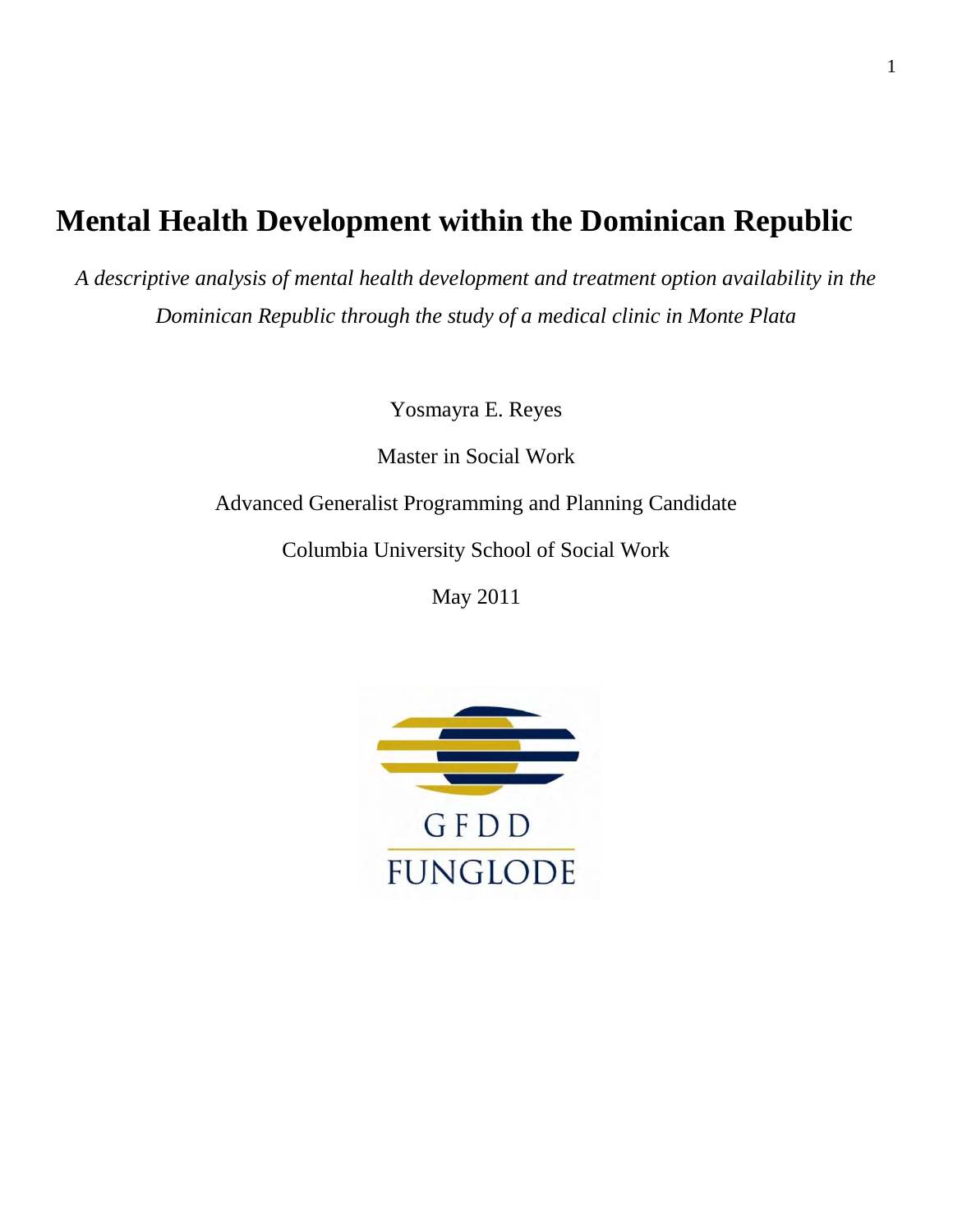# **TABLE OF CONTENTS**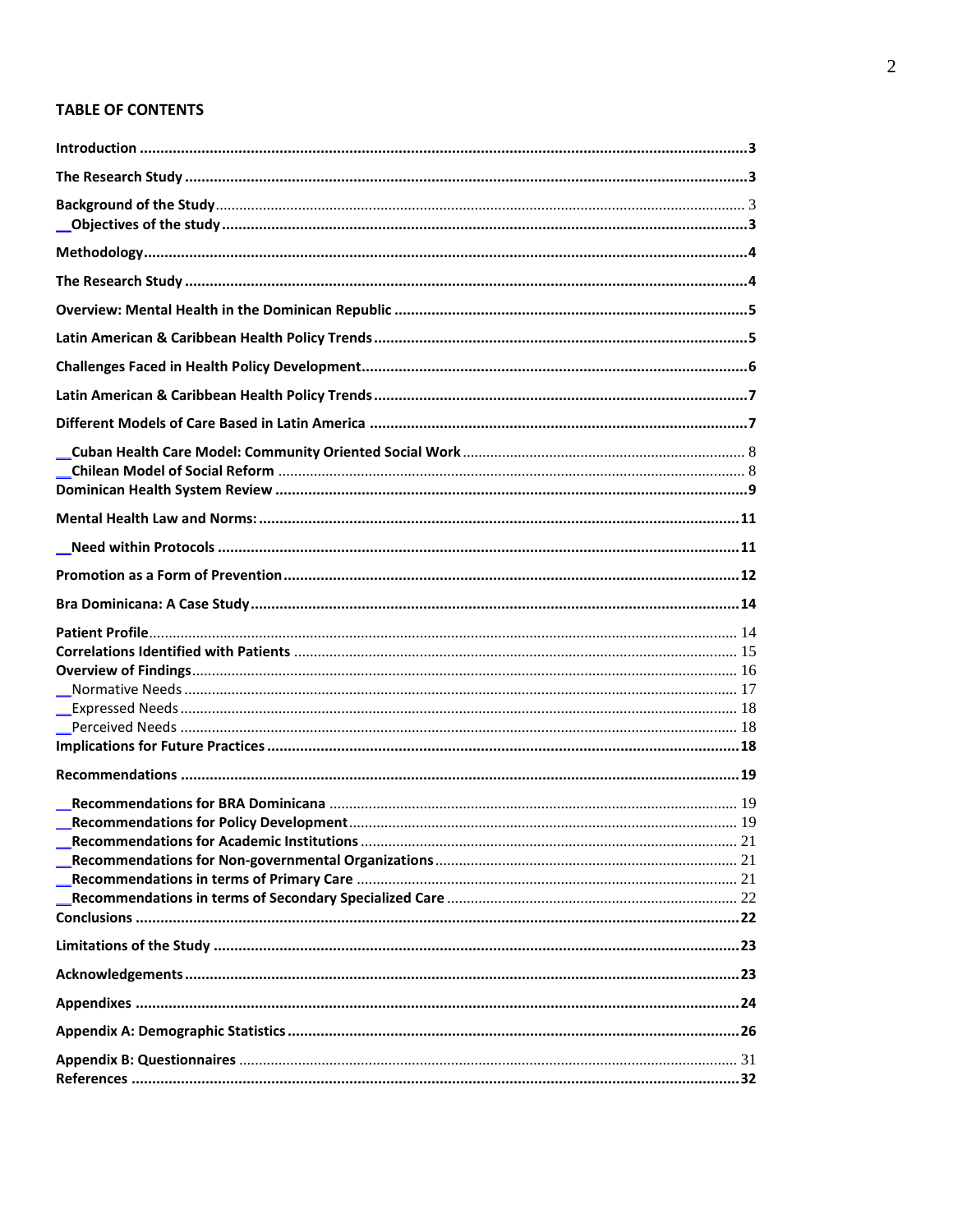#### <span id="page-2-0"></span>**Introduction**

The Dominican Republic is a country on the brink of change both socially and economically. It is marked by a complex system whose aims have fallen short in distributing adequate health services to its indigent populations. Solutions in resource allocations are difficult as little research has been done with the intent of monitoring which subgroups and regions require additional servicing. Mental Health service monitoring for populations in both urban and rural societies is gaining interest, but needs to be researched to understand what problems are prevailing and to identify what links, if any, occur with other national problems such as substance abuse, HIV/AIDS, and the effects on families and its' members.

#### <span id="page-2-1"></span>**The Research Study**

#### **Background of the Study**

Mental disorders account for 22% of diseases within Latin America and the Caribbean as noted within the World Health Organization's (WHO) recent mental health assessment in 2009 ("WHO-AIMS," pg. 9). In 1990, rough estimations showed that neurological and mental disorders within these regions were reported at 8.8% (pg. 11). This shows a dramatic increase in rate of occurrences for countries located in this region. The Pan-American Health Organization (PAHO) states in their 2005 study on community-based mental disorders that there is a 1% annual increase for affective psychoses, 4.9% for major depression, and 5.7% for alcohol abuse and dependence (pg. 11).

Within this framework the majority of services available to populations in need are located within capital cities and urban areas (pg. 37; Santana & Rathe, pg. 93). Though most servicing is centralized, the current most affected areas are located within rural societies due to lack of agency availability. Of the six countries evaluated by the WHO, Dominican Republic positively reported that rural users are substantially under-represented in their use of inpatient and outpatient services ("WHO-AIMS," pg. 22). Under this situation it is of extreme importance to identify what services are available to rural users and the rates of occurrence in order to provide servicing and highlight any links that may occur with other national problems such as drug usage and HIV/AIDS.

While servicing is limited to rural populations, they have managed to persevere with certain resources, though limited, at their disposal. Primary care providers are the main vehicles that provide mental health servicing in rural areas though they are poorly trained to handle psychosocial problems. Data collected on mental health training for physicians and nurses in the Dominican Republic shows that 4% of training hours are devoted to mental health in nursing schools and 3% in medical schoosl or faculties ("WHO-AIMS," pg. 25, Table 9).

While solutions to an evolving social and health system are not readily accessible, new explorations need to occur to better understand how to efficiently address mental health disorders within the Dominican Republic. Mental Health disorders have a tremendous impact on a country's amount of resources, level of poverty and future projections. The need to begin research on this topic must to be addressed to optimize the health resources available to this population in need and highlight any pertinent findings.

Treatment gaps identified within studies show a correlation between lack of servicing, poor health and premature deaths (Celentano et al, 2008). Research shows that there is a strong link between development outcomes and mental health status (WHO, 2004; Herman et al, 2005). Beginning research in this area will contribute to closing this gap by creating unique intervention strategies to reduce the severity of symptoms.

#### <span id="page-2-3"></span><span id="page-2-2"></span>**Objectives of the Study**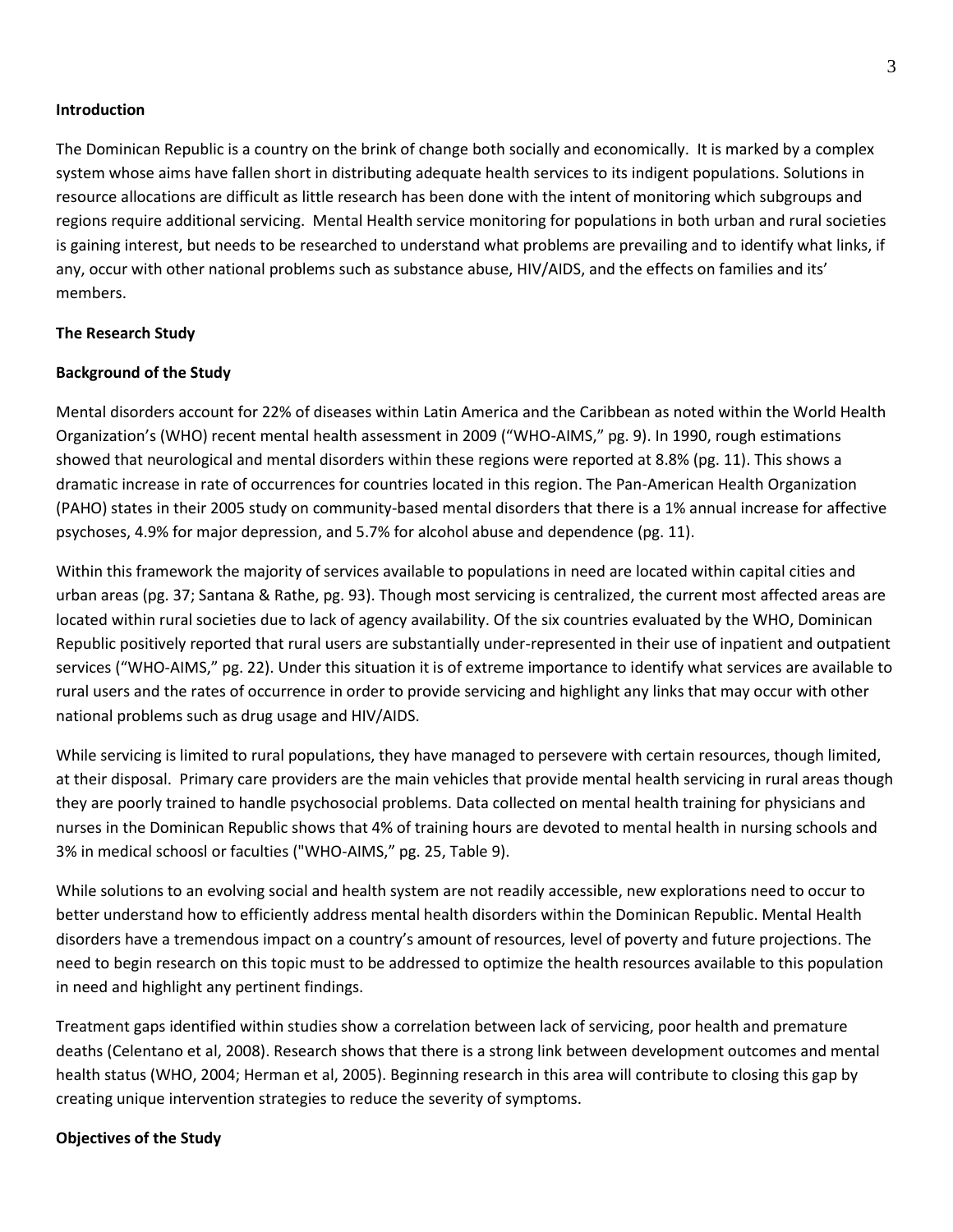- · Contribute to the body of literature on mental health development on Latin American and Caribbean countries.
- · Observe and report on the current situation of mental health development at the primary care level in the Dominican Republic. Identify strengths and weaknesses within the system and formulate needed recommendations.
- · Identify stakeholders and the links between mental health care and overall developmental goals.
- · Provide information on the impact of mental health law within the primary care level through a case study of BRA Dominicana.
- <span id="page-3-0"></span>Formulate recommendations with the intent to advance and strengthen the development of mental health at a primary level in the Dominican Republic.

# **Methodology**

A descriptive research study design was used to investigate a known concern in an understudied population. Below is an overview of the methods used in this study. Areas that are covered include the sample and sampling technique, data collection and analysis.

# **Sample/ Sampling Technique**

A non-probability sampling method was used in finding an agency located within a rural sector within the Dominican Republic.

# **Data Collection**

Data was collected through observation, in-depth interviews and questionnaires.

<span id="page-3-1"></span>Demographic and clinical variables were collected through extensive research of government documents. Questionnaires were conducted from a primary care health facility and community-based agency in a rural sector to compare and contrast treatment availability between rural and urban sectors. In-depth interviews of primary care doctors, agency administrators, government officials, and academic institutions were established to understand occurrences within the community of mental health disorders, servicing available to individuals, and correlations between other national problems. In addition, in depth interviews were conducted and documentations were reviewed with the following organizations: Fundación Global Democracia y Desarrollo (FUNGLODE) and Global Foundation for Democracy and Development (GFDD), Colegio Dominicano de Psícologos (Dominican College of Psychology), Universidad Iberoamericana (Iberoamericana University), Colegio Medico Dominicano (Dominican College of Medicine), Instituto Nacional de la Salud (National Institute of Health), Batey Relief Alliance (BRA) Dominicana, and well as with Dr. Alberto Fiallo, Presidential Advisor on Public Health.

# **Overview: Mental Health in the Dominican Republic**

The objectives and scope of this study come under the stated need of countries to develop an adequate plan of action to tackle the problem of developing appropriate mental health plans for countries in need. It is important to keep in mind that creating a blind carbon copy of mental health assessments and monitoring instruments frequently used in developed nations are not completely appropriate in meeting the treatment gaps identified in developing nations. This approach will not adequately suffice in meeting the increasing needs of the citizens of the Dominican Republic.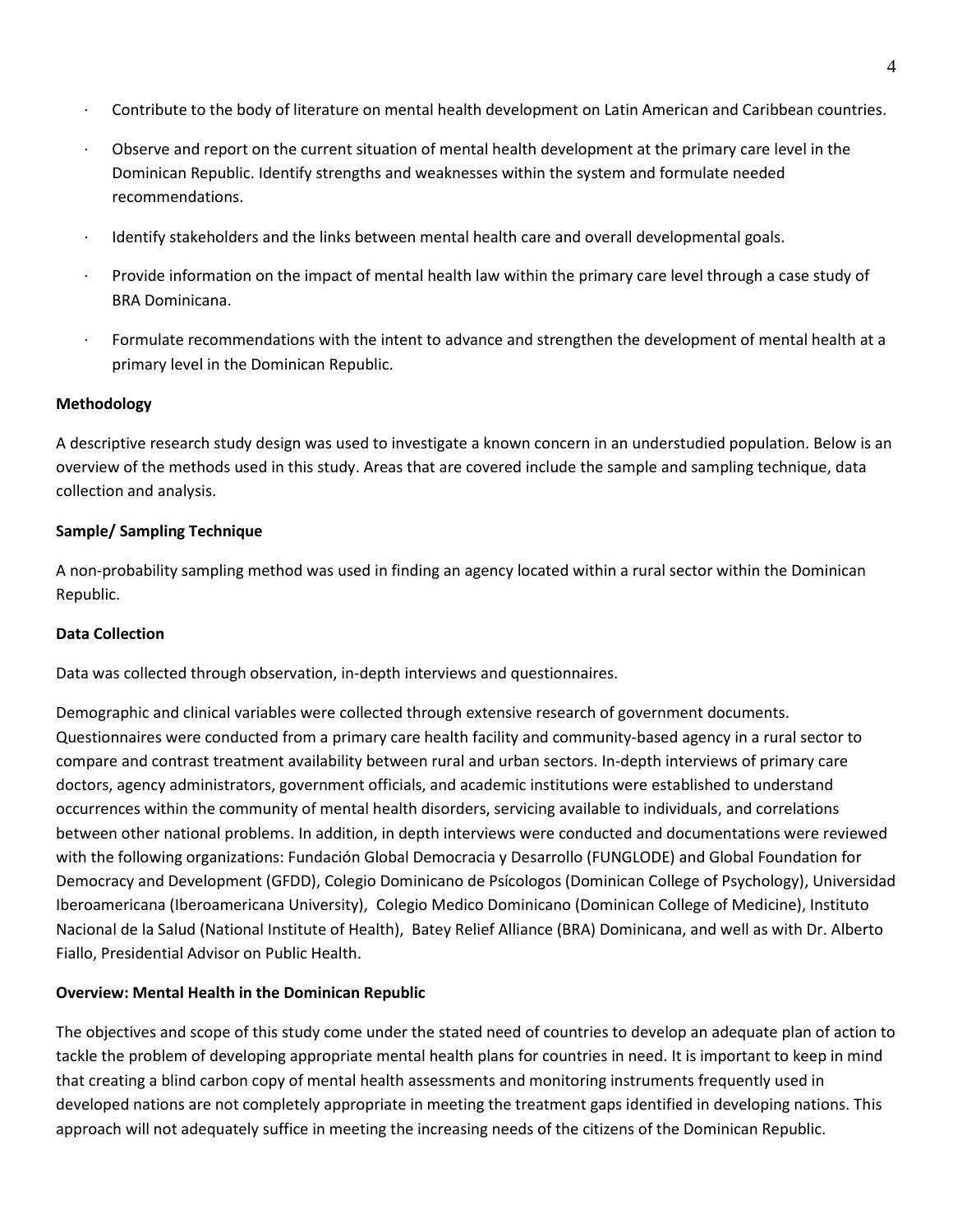The Dominican Republic is a country not only rich in culture, but uniquely different amongst other Latin and Caribbean countries. The social system, its various forms of racial classification, and the inimitable dilemma of managing a permeable border shared with Haiti places this country in a precarious position to not only observe its problems through a multifaceted lens, but to find a unique approach with regards to integrating appropriate medical practices that meet the complex needs of it's inhabitants.

There is an increasing social necessity to facilitate the effective incorporation of preventive measures to address the increased morbidity faced by the nation's inhabitants. Psychosocial vulnerability is extremely high for this population. Preventive strategies need to directly target the lack of completed urban planning and the gross discrepancies that exist economically between members of society. Populations living in extreme poverty, both in urban and rural settings, and marginalized rural populations are classified as high risk. Sub-populations of children and women experience higher morbidity rates than others within the social spectrum as they receive the backlash of national problems such as HIV/AIDS and violence.

Developing mental health services will assist in bridging the treatment gap for high risk populations in the Dominican Republic. Improving the lives of these individuals will increase their longevity and help to create the ample-bodied workforce required to advance national sustainable development. Identified within this study is the need to create plans of action to decentralize servicing. It is important for the country to fully incorporate a community-based rehabilitation strategy to unburden government systems whose resources are severely strained.

The need to invest in training health care workers in mental health disciplines is evident. Currently, the Dominican Republic spends 0.4% of the health expenditures on mental health (WHO, 2009).The most difficult aspect of providing needed recommendations is creating solutions that do not over tax an already burdened bureaucracy that faces high demands in other areas. Psychiatrists, psychologists and nurses are not the only figures that need to be targeted to achieve a viable solution. At present there is a shortage of workers within the country. Dominican Republic has, upon the last study conducted by the World Health Organization, a nine fold difference between the number of health care workers per persons within the country; 3.17 workers per every 100,000 persons (2009). There is an escalating need to involve the other specialized mental health practitioners that make up the system. Incorporating these personnel, with the objective of creating a stronger social service workforce, is key to creating a system that can sustain itself. Individuals afflicted with mental disorders, their families and the communities they reside in are principle actors that need to be integrated within mental health planning.

The most interesting aspect of this proposed development is that additional monies are not needed for advanced technology, as is the case with other divisions in the field of medicine. Reallocating resources would be sufficient to adequately train and retain human resources personnel. The idea behind a community-based strategy is to create a system that does not rely solely on doctors. Creating an adequate restructuring plan will not only assist in removing strain for doctors, but will support the establishment of a system that has multiple points of self-monitoring. The aim of this strategy is to enable clients receiving services to be the key voice pushing the development of such services. Decentralizing servicing also assists to create a new workforce solely focused on promoting health and preventing the onset of debilitating disorders.

# <span id="page-4-1"></span><span id="page-4-0"></span>**Latin American & Caribbean Health Policy Trends**

Developing nations pose a tremendously interesting perspective on global health development. Latin American and Caribbean nations in particular, hold a unique position on producing health outcomes as stated in the United Nations Millennium Development Goals. Through their rich economic and social cultures they provide a multifaceted lens for creating health programs that enrich societies. The knowledge created in understanding these systems is not only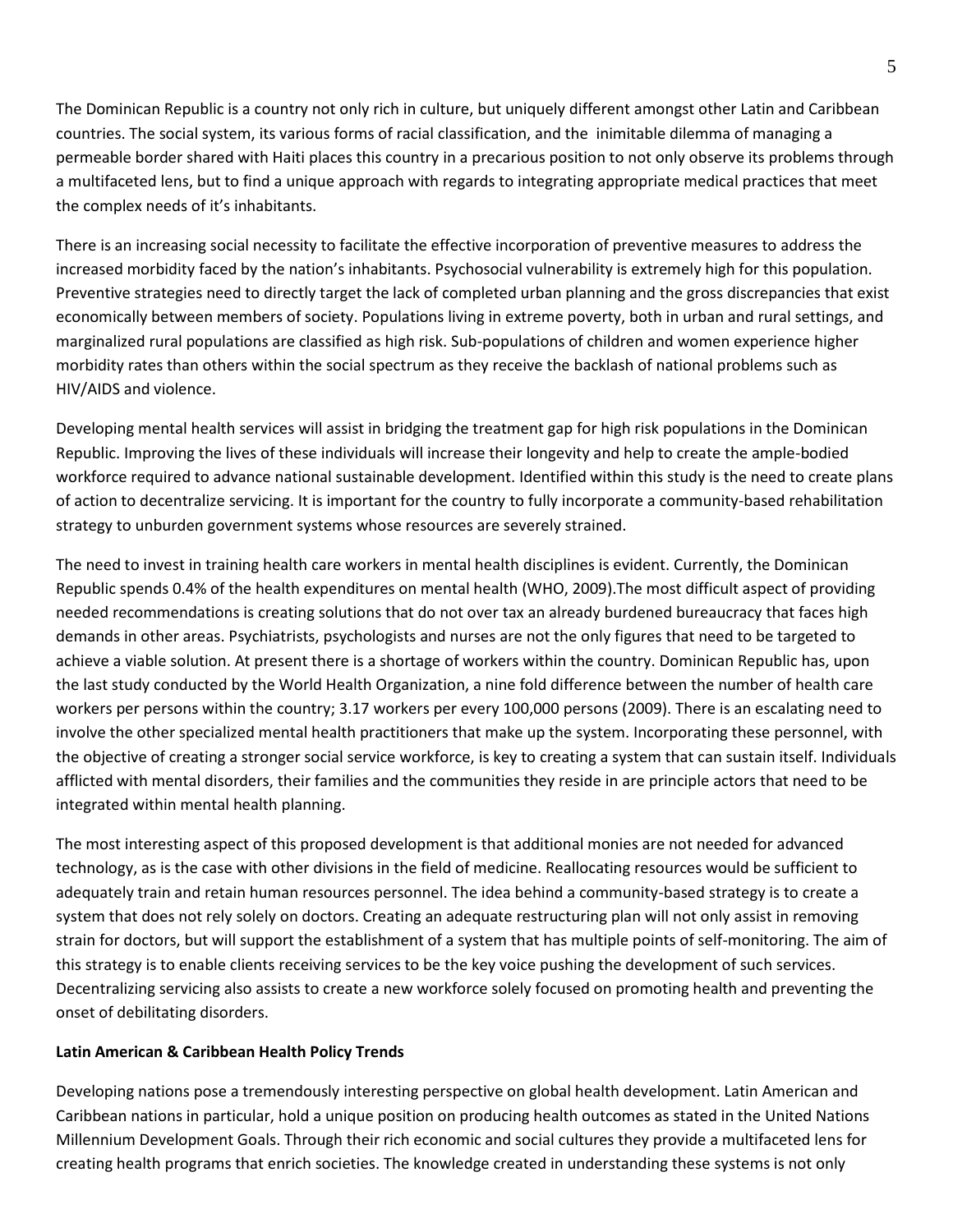instructive for policy but important in understanding difficulties that arise in resource allocation to an ever changing global environment.

There is a continual battle between the role of government and the role of non-statutory welfare institutions in providing adequate servicing for their populations. James Midgley, in his study of global welfare states, asserts that nongovernmental welfare institutions have a responsibility of meeting government half way (1997). Non-governmental institutions, as direct service providers in a restricted economic environment, have demonstrated an inability to become a key provider in the field of social welfare. The role of key service provider has unceremoniously landed at their feet due to the increased economic restrictions faced by governments in developing nations.

One approach that is taken to health policy within this context is a reconstructionist's approach, which is highlighted in many welfare pluralist's states (Midgley, 1997; Mkandwire, 2007). This policy approach takes on a pluralist form where government has involvement, but insists that rebuilding of the welfare state should involve increased privatization and some budgetary reduction of expenditures (Midgle, 1997; Figuiera, 2002). What is important to note within this form of policy analysis is the need for a progressive agenda in development of social welfare. Social welfare in this context is the responsibility of both government and non-governmental sectors. Government should be held accountable in monitoring and providing aid. Non-statutory institutions are also liable in this process as they hold direct contact and understanding of local agendas with regards to health.

# <span id="page-5-0"></span>**Challenges Faced in Health Policy Development**

It is public knowledge that cuts in social spending have reduced availability of services for communities in need. Rural clinics in many countries have no drugs; schools are overcrowded; social service staff numbers are low; and income programs are not being created. In the backdrop of this context, globalization poses inimitable problems related to availability of funds and the dissemination of health care services.

A popular idea with post-industrialist policy analysts is the need for new structures that meet government's limited resources and budget limitations. Figuiera, in his study of social policy implementation in Latin America, attests that the major problems experienced by these states are centralized authoritarianism, general inequality, and bureaucratic weaknesses shown by states in organizing and dispensing of services (2002). Identifying where the difficulties lie is only half the solution. Understanding the role of both the private and public sectors is crucial in finding a solution that meets the needs of the people. Non-formal, voluntary and/or commercial sectors have developed in many countries in spite of government restrictions as a way to meet the gaps in need (Backwith, 2007). Many claim that these sectors already are afloat and prospering (Midgley, 1997; Mkandwire, 2007). With this understanding in mind, social programs are tremendously important in reaching the needs of the populace.

The beauty of understanding development is that it offers its participants and outside viewers a multitude of different practices to raise standards of living. Economic and social mechanisms need to be fine-tuned to actively contribute to society. Reframing of social problems, its victims and perpetrators, is required to assist in the reduction of poverty, or rather the generation of wealth, a term first introduced to me by Andrew Mwenda, an African journalist who focuses on aid development (2007). This perspective is important as it treats difficulties faced by developing nations not as a gap in need but rather as a push for social investment. Social programs that generate an economic rate of return will have higher levels of success and sustainability. Mkandwire's address on universalism in developing nations, says it succinctly: social policy is intended to enhance the efficiency of resource allocation; this in turn makes reform palatable for many governments (2007).

Aid from developing governments needs to be specifically targeted to include their most vulnerable populations. This aid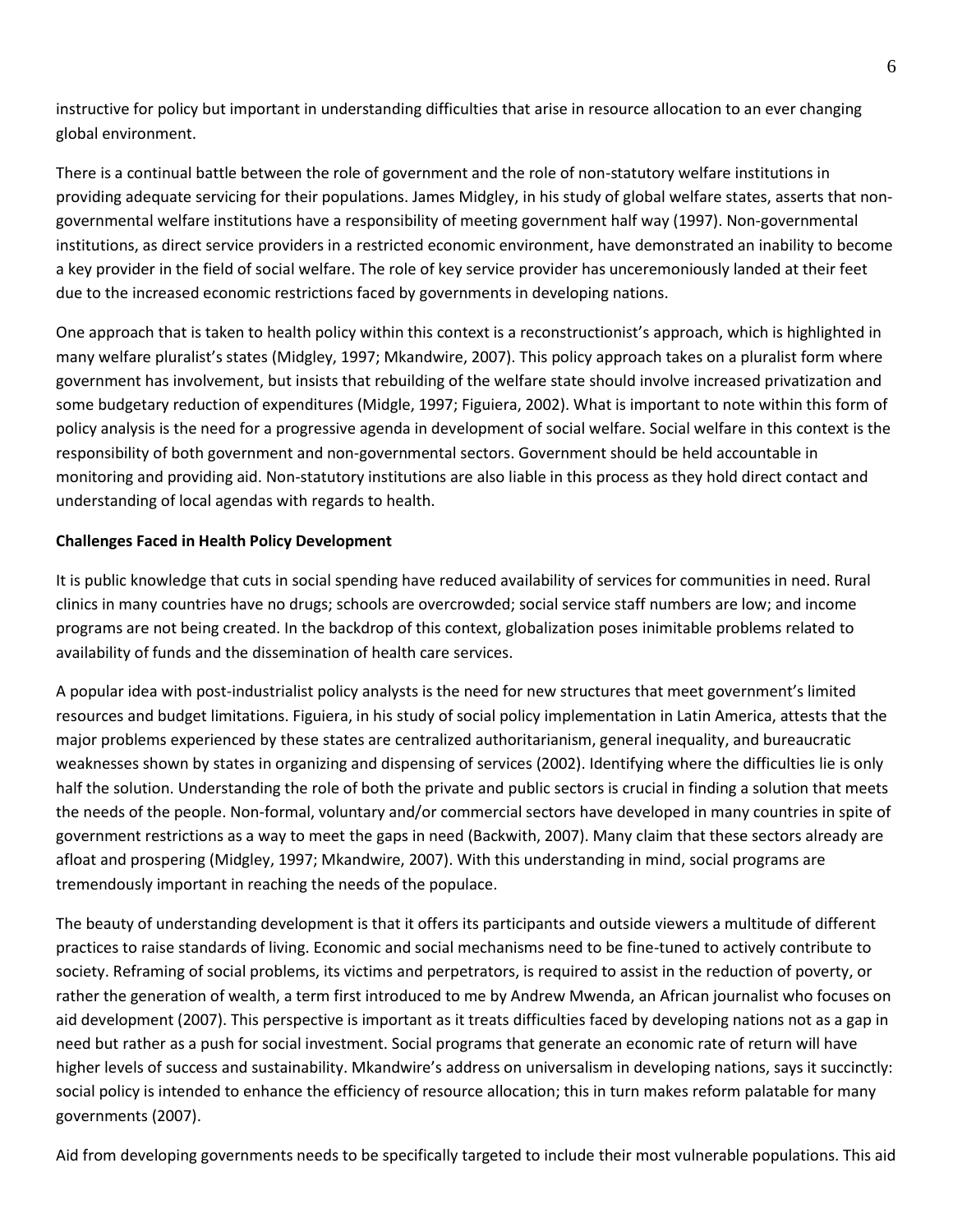should not be given with the sole intent to consume, but rather should be spent on new endeavors that provide the largest rate of social return. This means that need should be prioritized and allocation of resources should be based on comprehensive planning. Establishing new partnerships between government and non-government organizations will create a less centralized approach and shift levels of inequality so that programs are driven with the sole purpose of addressing social needs and maintaining sustainability.

# <span id="page-6-0"></span>**Different Models of Care Based in Latin America**

 In a shifting global environment it is important to consider the option availability in restructuring health care models. Countries within Latin America and the Caribbean hold an international distinctiveness from others as they pose a variety of set-backs, while at the same time create unique markets in tourism and trade. Comprehending the nature of emerging health problems in comparison to neighboring countries allows policy makers to tailor interventions specifically to their population needs. This is critical as no one model completely fits any given country, much less the Dominican Republic. With this in mind, I compare the health models of two neighboring countries, with the hopes of providing the Dominican government with recommendations for health care policy.

Two models identified within this review are the community oriented social work model adopted in Cuba during the 1990s and the social reform model of Chile. The latter effects partial and in some cases full privatization of health care, including pensions and other social assistance systems. Both systems have been highly productive in achieving health care outcomes and are considered, with regards to health, strong internationally (De Vos et al, 2008; Mesa-Lago, 2008). These two models while very different can help shape Dominican health care policy by demonstrating works in practice, difficulties faced and challenges that are to be experienced in the future.

# <span id="page-6-1"></span>**Cuban Health Care Model: Community Oriented Social Work**

The Cuban health care approach, community oriented social work (COSW), was put into practice during the 1990s and continues to be a strong and productive model today. It was endorsed during an economic crisis and managed to meet the needs of the population even through a serious lack of resource and budget constraints. Highlighted within this section are the key points within the model and the challenges the system is currently facing.

The Cuban health model adapted well to the social and economic conditions being felt by the country in the wake of the economic crisis that occurred at the end of the twentieth century, following the collapse of the Soviet Union. The crises experienced left the country with a shortage of drugs, medical supplies and most importantly medical personnel, as they fled to other countries, (De Vos et al, 2008). The model, currently still in use, has managed within a short time frame to raise the life expectancy to 78 years of age, a life expectancy typical of fully developed nations. This notable success has made Cuban health care personnel renown worldwide for their field expertise and unique handling of social etiology (De Vos et al, 2008; Strug, 2006).

The COSW model has at its roots a main focus in addressing social inequalities by filling gaps in governmental systems. It embodies two useful concepts that demonstrate the health inequalities that are present within systematic government occurrences, the health gradient and the health gap (Backwith et al, 2009). This means that there is not only a distinction of outcomes between the rich and the poor, but that the severity of the problem worsens the lower the individual stands within socio-economic ranking. The COSW model in this context holds well as it reduces inequality by ensuring behavioral changes amongst the individuals worst affected by this disparity.

This model uses primarily public health oriented social work that focuses on collaborative work not only amongst individual community members, but within mass organizations. Working within the community allowed for an in depth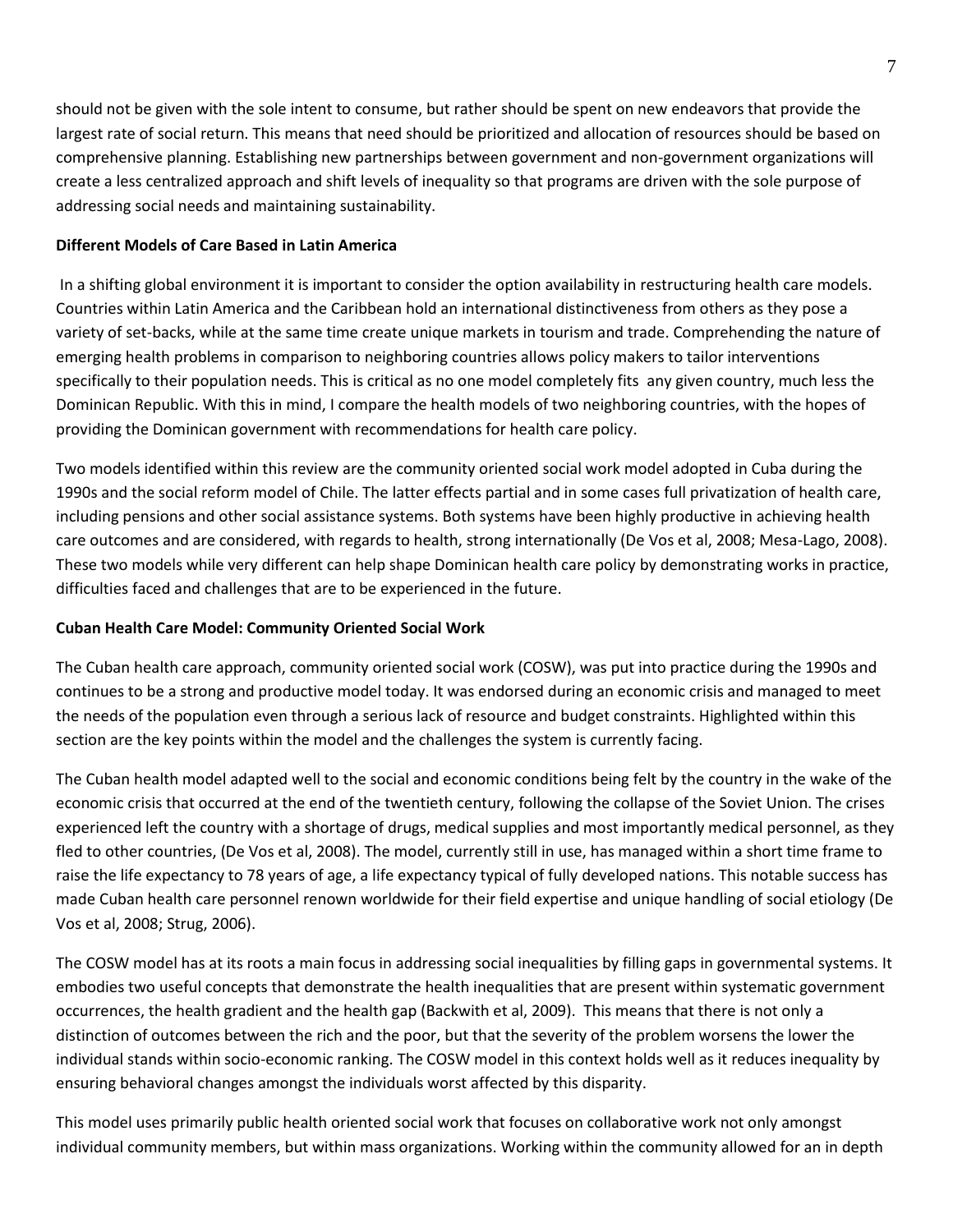needs assessment to understand the behavioral causes of the problem. Once the need was nationally understood the model of instruction was also applied to inter-agency negotiations (Strug, 2006; Backwith, 2009). In order to address the need, government also gave welfare agencies the opportunity to dissect amongst themselves the issues and to collaborate with each other on best practice interventions that could be undertaken. As a result of this collaborative model, Cuba experienced an enormous diminution of infectious diseases and sweeping improvements of socioeconomic conditions (Spiegel et al, 2005).

Challenges currently being faced within the system are a changing economy and population restructuring. Cuba is increasing its international interactions with non-socialist governments and as such the dynamics of its economic infrastructures are different then what they used to be. This is causing a foreign exchange crisis where unemployment and labor productivity are low (Perez-Lopez, 2003). In addition to this, the elderly population in Cuba is experiencing a rise in comparison to its low birth rate. Soon Cuba will join Barbados, the country with the highest elderly population in both Latin America and the Caribbean (De Vos et al, 2008). This means that the diseases noted when the COSW model was in place are now changing to chronic and degenerative illnesses due to the construct of the current population. With this in mind, it could potentially be in Cuba's foreseeable future to lean towards privatization of the health sector as health care will face difficulty remaining free of charge with an increasing elderly population.

# <span id="page-7-1"></span><span id="page-7-0"></span>**Chilean Model of Social Reform**

Chile's model of social reform is an attractive model for Latin American and Caribbean countries as it created vast social improvements within the last decade. Chilean reforms have elevated the country to second rank within this region in the human development index (Mesa-Lago, 2008). This is partly due to sustained economic growth, but also to improvements in social indicators that created the basis for structural reforms within the health system. Chilean reforms are useful for policy analysis in the Dominican Republic as many systematic difficulties faced in Chile are being experienced currently in the Dominican Republic. This section will provide a brief overview of the needs present within Chile that spurred social reform policy with the hopes of providing an additional lens for the Dominican Republic to analyze and interpret the current socio-political obstacles facing the country.

The Chilean health model contains a dual system approach, having both a private and public sector. This system established during the close of the twentieth century was marked by increasing inequality with regards to service provisions (Mesa-Lago, 2008; Saracostti, 2003). There were striking inequalities present at the local government level with unequal access and distribution of education, housing, drinking water supply and sanitation (Saracostti, 2003). The private sector did not provide in rural zones and persons who had income had access to care while those that had low or no income were placed on tremendous waiting lists for care. Private health care agencies took part in discriminatory practices, providing lower coverage based on age and health risks while still obtaining government subsidies (Mesa-Lago, 2008).

Cause associated with difficulties of services at this time were difficulties in funding and improper monitoring of government funds (Saracostti, 2003; Mesa-Lago, 2008). Insurance agencies were overly selective and often turned down persons who they felt were higher risk and less profitable. This forced the government to take responsibility for the majority of the population, including providing additional subsidies for private insurance agencies. While the system had a strong base, improper management led to increases in debt, lowering of health expenditures, and consequently low achievement of social outcomes.

The current system in place has greatly assisted the Chilean population. They are receiving better care and the truly poor are receiving free health care with improved access to facilities. This policy implementation has propelled Chile to hold a high standing position amongst Latin American and Caribbean countries. In 2005, Chile was ranked second in the region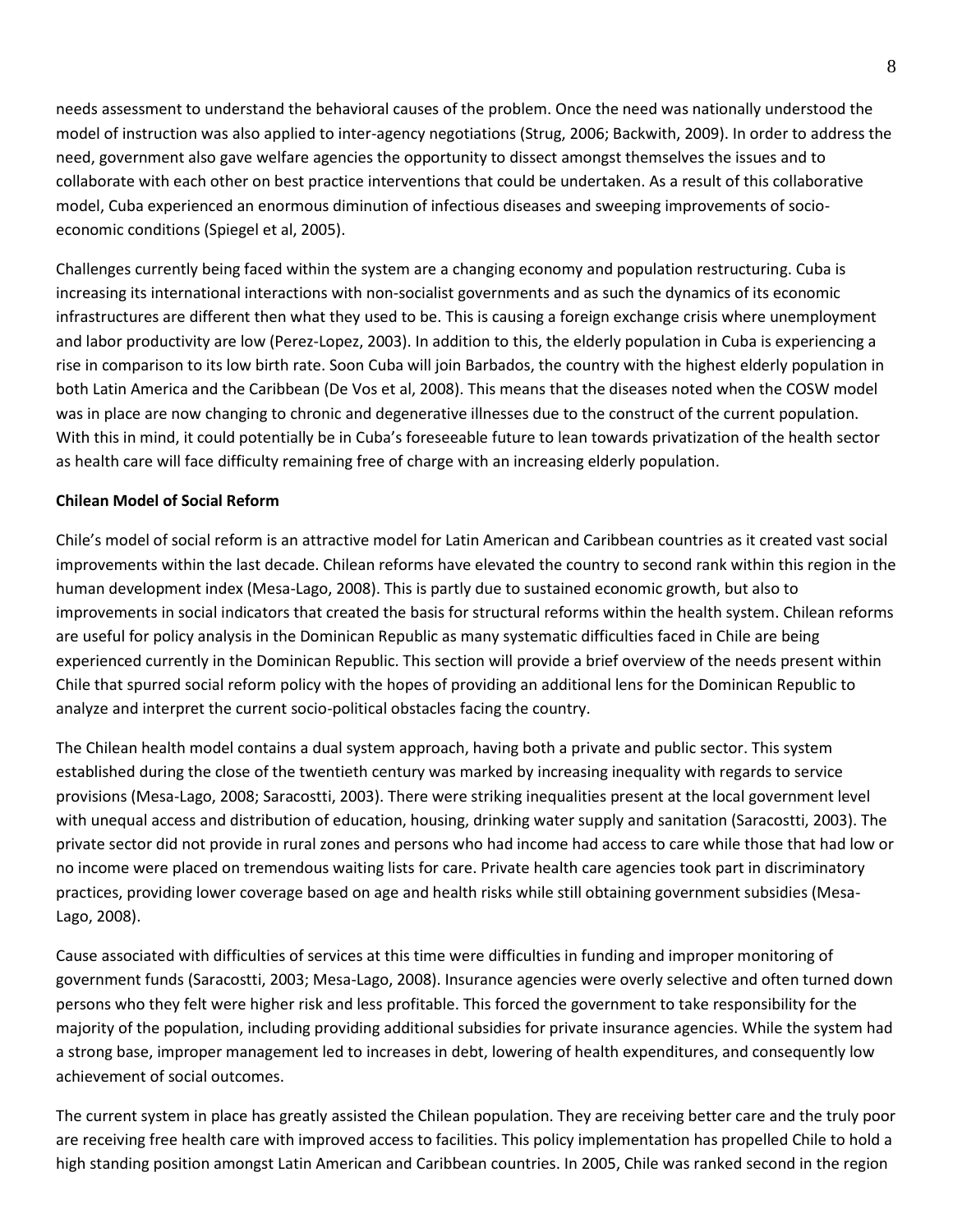according to the human development index, which is based on two indicators, education and health (2008). Currently the government is extending its public interventions through programs such as *Chile Crece Contigo*, a program geared to address the changing family composition by providing services for children, similar to the U.S. Early Head Start Program (Saracostti, 2010). Another program currently in place is the *Chile Solidario* program that uses a social work intervention model to include social integration of the poorest communities (Saracostti, 2003). This program provides assistance to disabled and elderly populations, including the mentally ill.

Similar to the Cuban model, these programs were able to be created because of the crucial role social workers played in implementing and designing a multitude of services. The model used by Chilean social workers is a multi-dimensional approach in which income is only one factor in defining poverty (2003). They conduct economic, psychosocial and cultural evaluations to continuously redesign practices used by agencies. Within the *Chile Solidario* program they provide intensive care over 24 months to families entering the system and provide incentives to maintain full family participation (2003). This is critically needed to provide individualized support, which links the family to both public and private agencies depending on the specific needs identified.

Challenges currently being faced within this country consist of the following. While many illnesses have been included in the needs analysis, the number of pathologies must increase so that coverage can be provided for by both private and public insurance agencies. There is also an explicit need to include self-employed individuals. Due to the changing economy they represent an increasing portion of the working class. Monitoring needs to be fine-tuned so that double reimbursements do not occur, especially within the private health care system. Additionally, with the increasing contribution of women to the labor force, the health care system needs to find more productive ways of seeing to their needs, such as through extended maternity leave, assistance in childcare and child rearing subsidies for families in need.

# <span id="page-8-0"></span>**Dominican Health System Review:**

Policy review in the Dominican Republic is a function that needs to be explicitly developed to assist government in creating and monitoring the most adequate programs to assist in poverty reduction. Currently the country ranks 88th in the human development index, an improvement over the last during which they were in the 98th and 100th ranking. According to a recent review from the Pan American Health Organization (PAHO), the Dominican Republic is showing strides in providing coverage to its' population and consequently in reducing the health disparities present (PAHO, 2007).

 Established in the PAHO health system review are the current developments accomplished by the country and the challenges the system is facing in terms of policy implementation. The Dominican Republic in the last decade has managed to successfully create laws and governing bodies that are contributing to reducing poverty within the country through health coverage. The general health law no. 42-01 and the social security system law no. 87-01 have been created, which establish that health coverage is a government responsibility. These laws have assisted in some of the population obtaining coverage, forming new personnel contracts and strengthening the system to promote and execute transparency throughout sectors. These laws create the needed ground for the development of an extensive social protection system through universal coverage via social contributions (PAHO, 2007).

Agencies have been developed to begin the process of policy implementation at the ground level, though some difficulties are being experienced. SENASA, the national health insurance authority, has been developed to distribute finances to health care services. SESPAS, the Ministry of Public Health and Social Assistance, is the health care system's lead agency and currently is in a transitionary period to separate functions and decentralize services (2007). Achievements identified in PAHO's extensive review are the creation of new financial steering agencies within SESPAS to process funds from the central government (2007). One such agency is the Regional Health Services agency, whose sole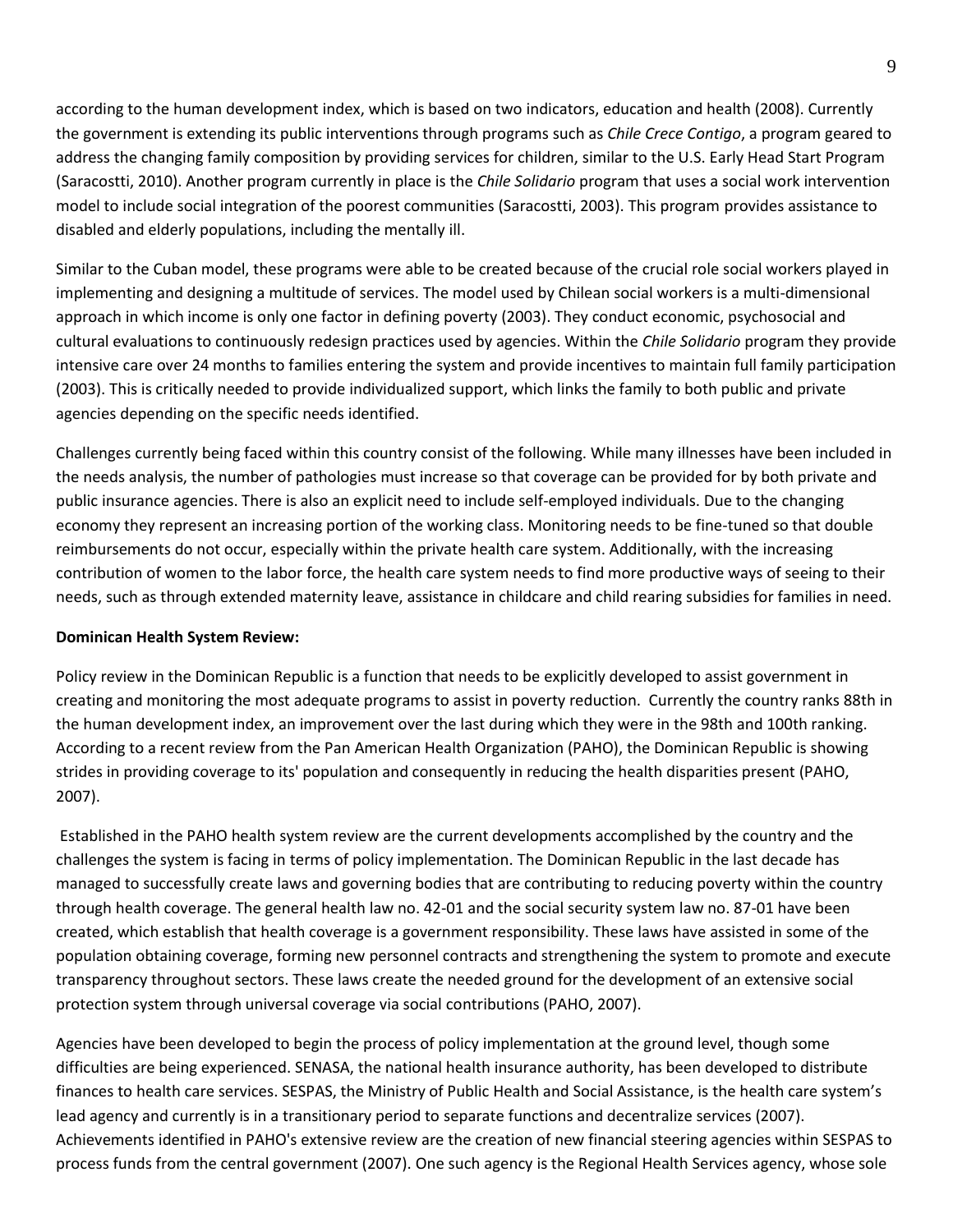mission is to provide access to health based on geographical distribution in three levels of care: 1) primary health strategies; 2) specialized care that may require hospital stays; and 3) regional and specialized hospitals covering delivery of more complex services.

Deficiencies identified within the system, according to the PAHO review, occur with difficulties in systems and policy implementation. Decentralization still needs to occur in many aspects of government agencies to ensure the direct service delivery to the population. Increased need for transparency between agencies was highlighted as a main difficulty in assessing the different functions of public health agencies (2007). Currently no methodologies are in place for analysis, which leaves policy makers at a standstill concerning best practices needed to reduce the high level of inequity. The lack of methodology also contributes to skewed numbers that lead many agencies to under-report their findings, in turn establishing ill-defined causes for public health issues.

Human resource administration was defined as a clear need in government strategizing. Health service professionals are not placed where they are most needed and many members of the population go without access to care. As of the 2007 review, there is a shortage of medical personnel, particularly in rural areas (2007). Government should strategize and increase incentives in this area to develop human capacity to address health issues.

Another main deficiency identified within the review is the lack of preventive population health services. Preventive health services, a major necessity in lowering health disparities, are not included in the basic health plan. There exist ongoing discussions, as the basic health plan administration feels that this responsibility relies solely on the state (2007). Preventive health practices are important as they create explicit vehicles aimed at reaching targeted populations that for multiple reasons are marginalized and do not receive care. These practices also impede the population from over using public hospitals, which consume 40% of the health budget, as a method of treating acute illnesses.

Extending the health budget, which has been lowered considerably in the last couple of years to include preventive measures, can assist the government greatly in managing health crisis. Currently, the country is in an epidemiological transition with a noted decline in infectious diseases and a noted increase in chronic non-communicable diseases (2007). Preventive health models can assist in self-management of illnesses and can include populations that absorb direct services from government without contribution, such as the disabled and elderly populations.

Increasing preventive strategies should establish the inclusion of social work practices, as their functions are particularly designed to fill in the gap between policy and implementation of policy. An assessment of essential public health functions by PAHO highlights that public involvement is not taken into consideration with regards to health plan implementation (2007). Identified deficiencies were: participation by members of society; human resource development; and training of adequate health care professionals (2007).

It is beneficial to create comparisons between the Dominican Republic and other Latin American and Caribbean health models. The Dominican Republic health model is fashioned after the Chilean health model and perhaps in the process of development is experiencing the same transitionary difficulties. In the current stage of development the deficiencies identified within the model are similar to difficulties faced by both the Cuban and Chilean health models. Lessons learned from the Cuban experience indicate that strengthening the Dominican preventive health model would be a beneficial move for the country, as it would address similar difficulties such as the one faced in Cuba regarding deficiencies in human resources. An important first step would involve creating a needed assessment of services being delivered to the population. Adopting a reformist policy might also assist in creating transparency between systems and truly decentralizing services.

# **Mental Health Law and Norms:**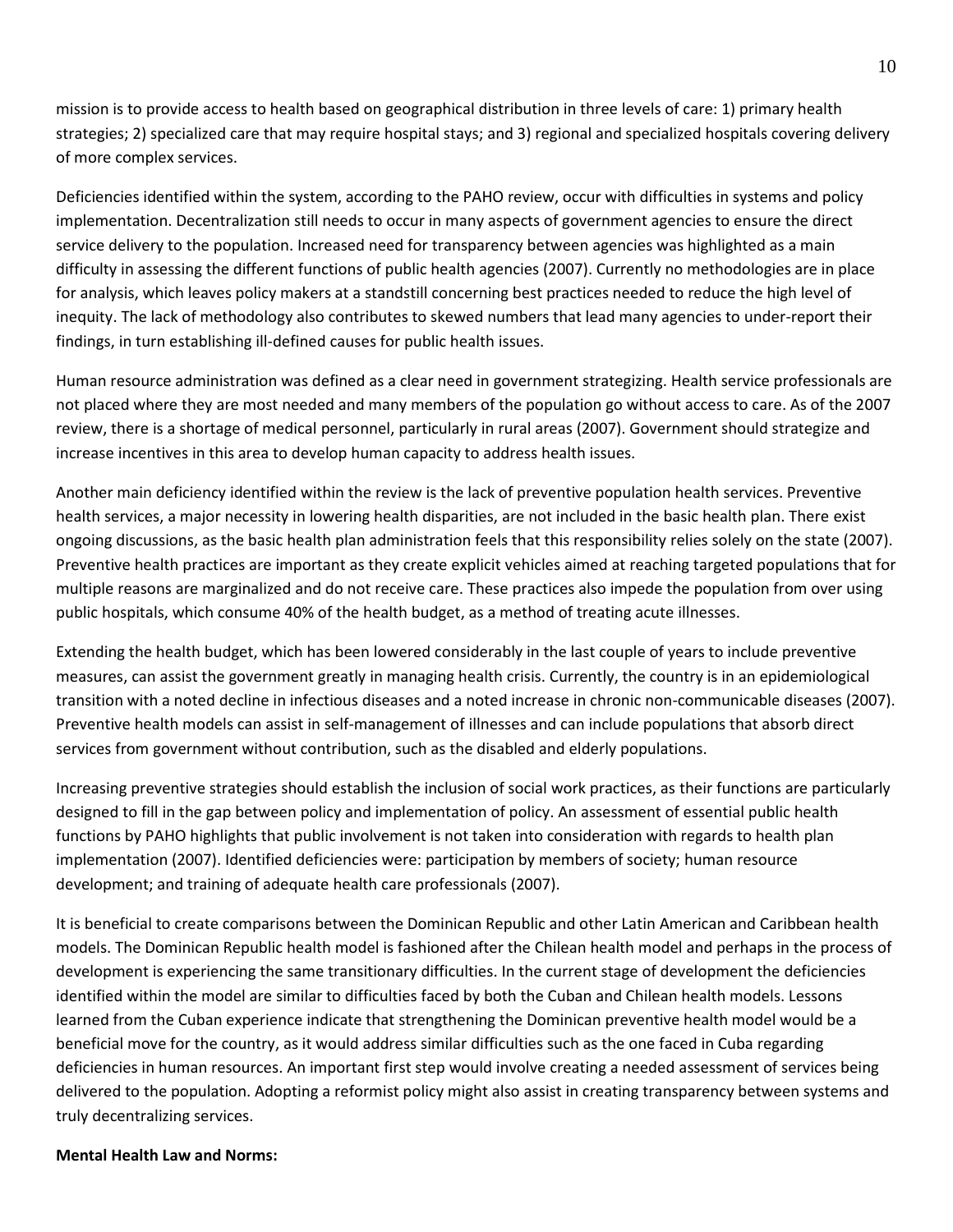The establishment of law no. 12-06 in 2006 establishes the responsibility of the government to address the mental health needs of the population. The law assists in de-stigmatizing the nature of the illness within the population. This is an initial step in a positive direction, as the majority of the members of this cohort suffer tremendous public ostracization and consequently do not receive the care necessary for them to become contributing members of society.

The law contains a couple of key points important to highlight, as they will set the basis for the creation of agencies that will be responsible for implementing the law at the ground level. The law establishes the promotion of action to create and administer programs that support the mental health of workers both in private and public sectors. It certifies the need for epidemiological studies to be conducted to understand the rates of occurrences and to begin to understand treatment options. This is particularly important as understanding what is occurring and its frequency will consequentially be the key information needed to develop treatments that will assist this population to become fruitful members of their communities.

The mental health law also states the need for facilitating an intersectoral system within primary, secondary and tertiary levels of care. Key activities that are to occur at the primary level are assisting primary teams within practice; attending to needs of the patients; assisting in natural disasters, and developing programs and activities geared towards mental health promotion. This is important as it will assist in the deinstitutionalization of persons in psychiatric hospitals and will set the basis for conducting investigational studies to assist persons with mental illnesses.

The focus within the established norms and protocols is based on a community-centered approach. This model is particularly helpful as it works within a limited resource system and creates advocates of community members so that they can be in charge of their recovery. Objectives identified within state norms are: to promote and organize multidisciplinary teams within the mental health field; to organize a system of reference; to arrange a registry of health and mental health indicators; and to promote informational sessions with themes related to assistance and rehabilitation among health care workers.

# <span id="page-10-1"></span><span id="page-10-0"></span>**Need within Protocols:**

 $\overline{a}$ 

Assessing protocols obtained from the national norms published by the Secretary of Public Health (SESPAS) throughout this research study produced the following results. With regards to promotion, attention and prevention tasks are not divided between primary, secondary and tertiary levels. Diagnosis is not identified except within hospitals. This leaves many rural health agencies without resources needed to identify if a problem exists. While psychologists are tasked with developing diagnostic protocols and assessments, a more basic screening tool should also be developed and disseminated to primary health centers throughout the region. It is important to create basic screenings in order to assess when a problem occurs and to refer for more specialized care so that a diagnosis can be established and consequently an appropriate treatment plan developed.

Noted within the protocols is an explicit need for mental health workers. According to the human resource objectives, there exists a lack of available workers and a low application rate within schools for social workers, psychologists and other mental health workers. Demographic statistics published by SESPAS in 2004 find that there is on average 2 mental health professionals per 100,000 inhabitants. The majority of the mental health workforce is centered in metropolitan areas such as Santo Domingo and Santiago<sup>1</sup>. Furthermore, within the framework of human resource administration, the tasks regarding the creation of a database and referral system where not clearly delineated. Tracking of referral is left to individual agencies as opposed to having a centralized system.

It is important for the protocols to establish an agency responsible for overseeing and monitoring practice implementation. In review of the information, no clear designation was given to reviewing the functions and

 $<sup>1</sup>$  Please refer to the Appendix for chart titled Distribution of Professionals by Region across the State to get specific numbers</sup> regarding number of mental health professionals.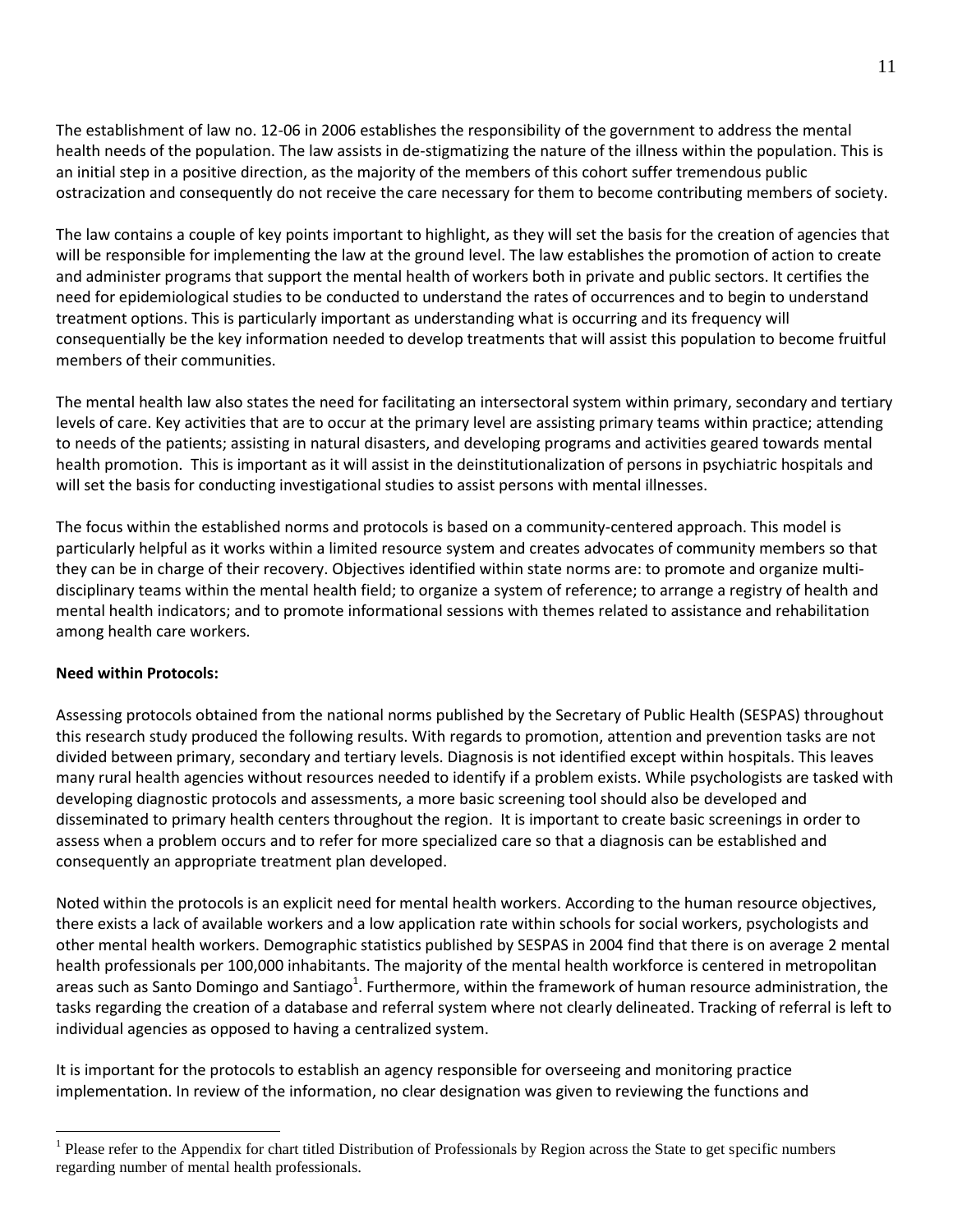responsibilities of each individual sector. This is particularly important as it will contribute to the establishment of an investigative body needed to understand which practice interventions are most adequate and for which groups throughout the country. This system of monitoring will also be valuable as a way to self-evaluate the stage of policy implementation and how it should be advanced.

# <span id="page-11-0"></span>**Promotion as a Form of Prevention**

An important step in developing an appropriate mental health policy is through the creation of a culture that allows for planning to take place. Promotion should be a main focus of government as a preventive measure to normalize mental health practices. Dominican culture still does not fully embrace the idea that mental illness is a form of illness that can be as debilitating as any other physical disability. Lack of knowledge and awareness of mental illness allows for interpretation of misguided views on mental health. This may imply that members of this community do not support certain treatment options such as therapy and open dialoguing either amongst themselves and/or between a medical professional and a patient. Promotion is a critical tool in community based rehabilitation because it gives members of society the tools to become advocates for themselves and others. This in turn opens communication between the government and its' populace so that officials in charge can create and abide by laws that seek to strengthen communities.

According to Llopis, a principal researcher on public health strategies, creating a strong basis in promotion allows for lower rates of occurrences of diseases within both developed and developing nations (2004). Llopis' article highlights the correlation between promotion and the advancement of mental health by stating that promotion creates an ideal platform to not only create a shared responsibility amongst all participants, but also to establish culturally sensitive intervention strategies (2004). Through the field of promotion research scientists can open communication and identify key risk factors affecting populations. In the case of Dominican Republic, where large community groups may be completely ostracized due to lack of knowledge, promotion becomes a vital tool that can be used to empower individuals with mental illnesses.

Promotion can be a key preventative method as it allows the educator to market a solution that is completely clientcentered. It is noted in both Llopis and other articles that promotion can work as a major strategy to inform and prepare both students and parents, particularly in schools. It is important to shape policy that targets the most vulnerable populations ensuring that problems do not escalate into bigger societal dilemmas.

 Noted particularly within schools is the effect mental health promotion has been shown to have on outcome effects. Amongst students alone, it has been shown to alter psychological adjustment; reduce learning difficulties; and control conduct disorder development (Llopis, 2004). Within other community agencies, promotion within mental health has shown to reduce suicide rates, alcohol and drug dependency, greatly lowering rates of depression and anxiety.

Promoting mental health provides a unique venue for government to be in tune with a culture that is becoming increasingly more sensitive to world trends. In the case of the Dominican Republic, promoting mental health allows the government to gain access to its immigrant population, a sector that is steadily growing, yet is easily overlooked with regard to service provisions. Creating an atmosphere where every member of society is socially invested through incorporation of information, assessment and outcomes establishes a strong foundation for community rehabilitation. In a country whose society is clearly divided into those that have access to care and those that do not, promotion can be a key method that not only protects, but that is cautious of allowing each individual a voice.

Ensuring that each member has a voice can permit medical care to move past the primary level. When members of society participate by voicing concerns and receiving knowledge they rely less on inpatient care. This in turn creates shared responsibility as the field of stakeholders widens. When this happens communities are more adept at managing national disasters, economic downturns and/or political instability. Giving citizens the tools they need to become independent, allows an overtaxed government to address depletion of servicing by finding adequate solutions to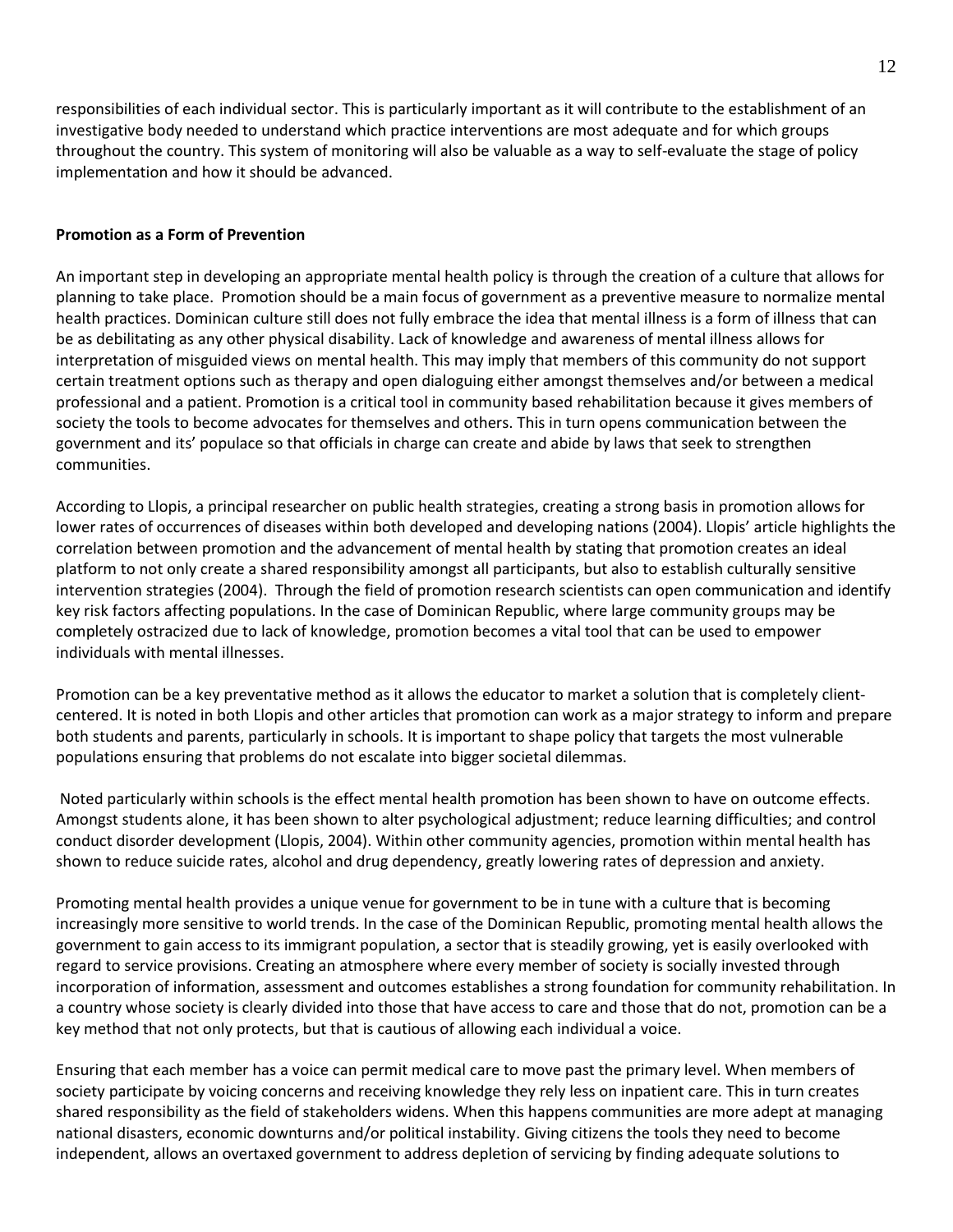## common problems.

The essence of promotion is creating a multi-faceted approach that can be adapted to a wide range of cultures. It can and should be continuously reinforced and modified to meet the needs of its people. Llopis (2004) and Celentano et al (2008) in their separate studies recommend that promotion incorporate age-specific approaches, calling for multiple sessions for children to assist in retention and short term interventions to inform and educate adults. This allows programs to have an adaptable blueprint that can be beneficial not only in the field of mental health development, but also in other social fields.

While focus on promotion is significant, it is also crucial to monitor which strategies work best and which require additional incentives. Giving this tool to community based organizations creates a culture focused solely on prevention and not on symptom management. Testing the efficacy of practice is important with regards to budgeting, and becomes vital in terms of program design. Mismanagement of funds is a chronic condition in many developing nations. Attaching an evidence-based framework to promotion and program design allows for clarity within bureaucracy.

The Dominican government needs to cultivate this approach to better facilitate service handling. Focusing on prevention should be a main aim for this country as it works to stabilize situations and produce long-term, sustainable outcomes. Prevention is an ideal focus, as it works from a strength-based perspective allowing the persons in need to regain some level of independence.

# **Bra Dominicana: A Case Study**

## History:

BRA Dominicana operates inside the Dominican Republic by coordinating local efforts, including alleviating the plight of individuals within sugarcane producing plantations known as *bateyes*. Migrant Haitian workers seek out meager existences toiling for multi-national sugar and construction corporations under substandard living conditions. In *bateyes*, Haitians and Dominicans of Haitian origin live in shantytowns with limited access to basic education, health care, and economic opportunities. The inhabitants live in extreme poverty and face serious health problems. They often share tiny, flimsy shacks made of mud and split cane with no sewage systems, electricity, sanitation facilities, running water or trash collection.

# Mission:

The humanitarian mission of the Batey Relief Alliance (BRA) is to help promote equity and self-sufficiency; improve human rights conditions; raise public awareness; and facilitate dialogues and bona fide collaborative endeavors geared towards creating a productive environment for the world's most vulnerable people. Representing a broad spectrum of organizations interested in improving human conditions, the Batey Relief Alliance is apolitical and unites local grassroots organizations and government agencies, international groups and recipient communities in a strategic partnership. Each member organization operates locally and independently of the Batey Relief Alliance.

# Objective:

The Batey Relief Alliance develops new partnerships and undertakes initiatives to address issues affecting Hispaniola, the island shared by both the Dominican Republic and Haiti. Toward this end, the organization is actively involved in addressing the precarious socio-economic ills facing poverty-stricken populations, including *batey* residents, the urban poor and the migrant community.

#### Project Overview: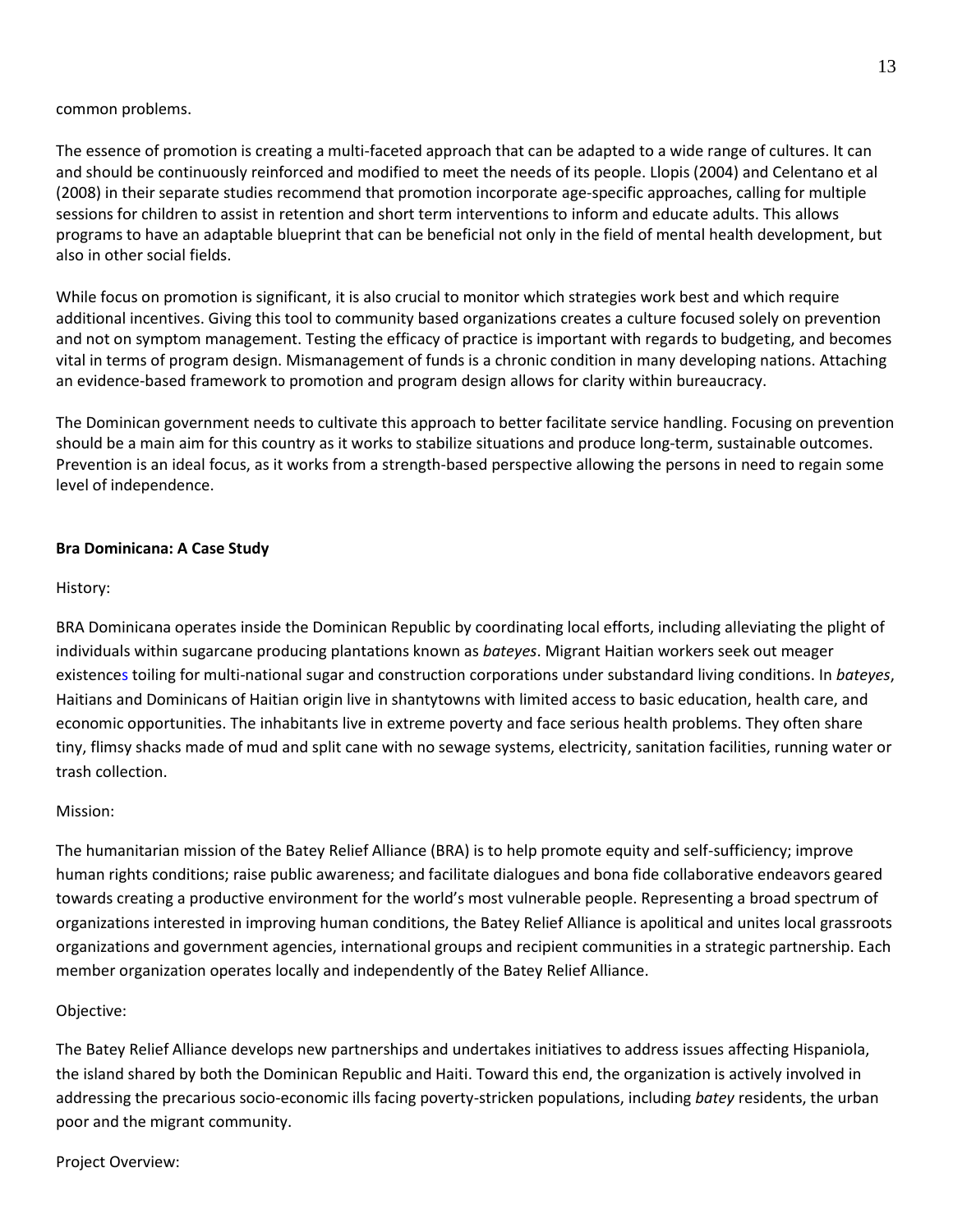The organization is equipped with a 'hands-on, no-waste' philosophy. The Alliance makes every effort possible to use its internal resources, complemented by international grants and in-kind support, to implement high impact and culturally appropriate projects. Each year, BRA seeks financial assistance, receives donated supplies and equipment, recruits volunteers with specialized skills and partners with humanitarian institutions and universities to deliver quality servicing to residents in the *bateyes*.

Fields of practice open for interns, working towards or having received a degree, are in the following fields:

- Health Care [Doctors/Nurses]
- **Education**
- Economic Development
- Community Development
- Agriculture & Sustainability

# Current Projects:

- · Arco Iris—HIV/AIDS
- Prevention of HIV/AIDS and Marketing of Condoms
- · Transferring Skills and Capacities of Communities to Address HIV / AIDS in a Comprehensive-Bateyes Alliance
- Unit of Integral Attention to HIV / AIDS
- · Social Mobilization on Tuberculosis in Monte Plata Bateyes
- Primary Health (Mobile Clinic and Medical Center)
- Water/Waste
- Prevention of Malnutrition Multi-vitamin Program
- Prevention of Hunger Food Assistance
- · Program Medical Missions, Ophthalmologic and Disaster
- <span id="page-13-1"></span><span id="page-13-0"></span>· "I Can See " - Prevention of Blindness

# **Patient Profile**

This section discusses my findings based on interviews with patients in BraDominicana's primary medical care facility located in Monte Plata, a rural sector an hour outside of Santo Domingo. Patients were observed inside and outside the clinic while waiting to be seen by medical personnel. Patients gave consent to be interviewed before and after meeting with a medical practitioner. The majority of patients interviewed were patients receiving medical care for HIV/AIDS. A main focus of BraDominicana's medical practice in Monte Plata is treating patients who are diagnosed with HIV/AIDS. This cohort was identified as a rich group to interview because medication adherence has shown to be of increasing difficulty within this unit. BraDominicana also felt that it would assist in providing needed assessments with the intent to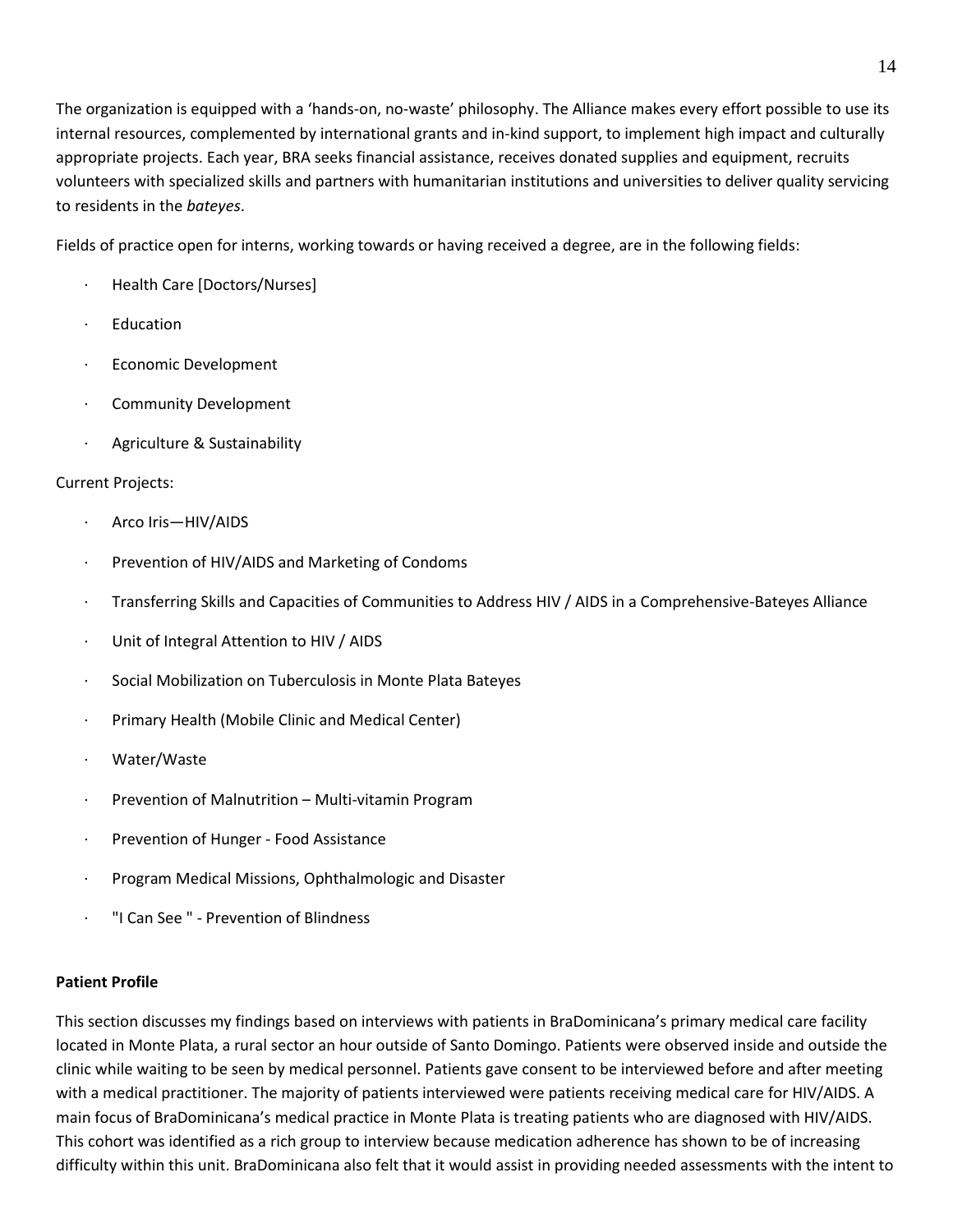open future clinics in other rural areas in the Dominican Republic.

Also conducted in conjunction with the interviews were analyses of patient medical files that chronicle the medical history of patients. Reading in depth the patient medical files allowed me the opportunity to identify key issues expressed by the entire community. There is a distinct need identified by many patients to receive additional therapeutic servicing not only to assist patients in practicing healthier lifestyles, but also to aid them in becoming independent contributors to the society in which they reside. Interviewing this demographic group was key in understanding the complex social systems that exist within the Dominican Republic and additionally underscored the tremendous resilience shown by patients.

Symptoms expressed by patients were categorized in the following categories: emotional and physical. While no clinical diagnosis were identified, as that would fall outside the realm of my expertise, it was evident in the patients that expressed concerns that symptoms being felt were a tremendous impediment to maintaining and successfully following through with medical adherences. Identified below are symptoms expressed by patients who are undergoing HIV/AIDS medical treatment.

# **Symptoms Expressed**

Symptoms expressed by patients receiving HIV/AIDS treatment included: vivid memories of seeing the deceased; recurrent nightmares of deaths; feelings of loss, emptiness and abandonment; inability to accept the loss of deceased family members; anxiety; fear; depression; suicide ideations; loss of appetite and sleep disturbances; problems remembering; difficulty concentrating; little to no motivation; low physical activity; isolationism; feelings of guilt [faithbased and non-faith based]; feelings of being overwhelmed; low levels of all daily living skills; reoccurring physical ailments (that may or may not be imagined) such as dizzy spells, headaches, trembling, shakes, increased heart palpitations, dry mouth; loss of interest in activities that previously were interesting; lowered attention span; loss of appetite.

#### <span id="page-14-0"></span>**Correlations Identified with Patients**

Correlations between the symptoms identified by patients show a clear need for adherence to medical treatments. Patients showed to be at a loss regarding how best to proceed when leaving the clinic grounds and confronting either their families or other members in their communities. Patients living with the illness for a number of years showed signs of being overburdened and often resorted to self-medicating through their own means, such as taking medication from herbal healers and creating their own elixirs from recipes that they received through word of mouth.

Alternative forms of treatment are of major importance as these methods seriously affect treatment prescribed by medical practitioners. All BraDominicana medical staff expressed that patients would frequently undergo a treatment respond well to it, but end treatment abruptly when they heard of medical cures professed by individuals whose main interests were to obtain heavy monetary compensation. After an extended period, patients would return in a more advanced stage of their illness and with additional infections. This places the agency in a precarious position, as medication needs change as individuals approach advanced stages of illness. Pending the receipt of grant funds, BraDominicana may or may not have the appropriate medication to treat a worsened case.

Another major obstacle linked to medication adherence is navigating a proper treatment that coincides with the patient's religious practices. A patient's faith is critical to his or her well being, especially in a faith-based society such as Dominican society where faith is a main point of reference when confronting difficult obstacle. Noted in the rich culture that exists in the Monte Plata area, as with many other areas in the Dominican Republic, a patient's resiliency stems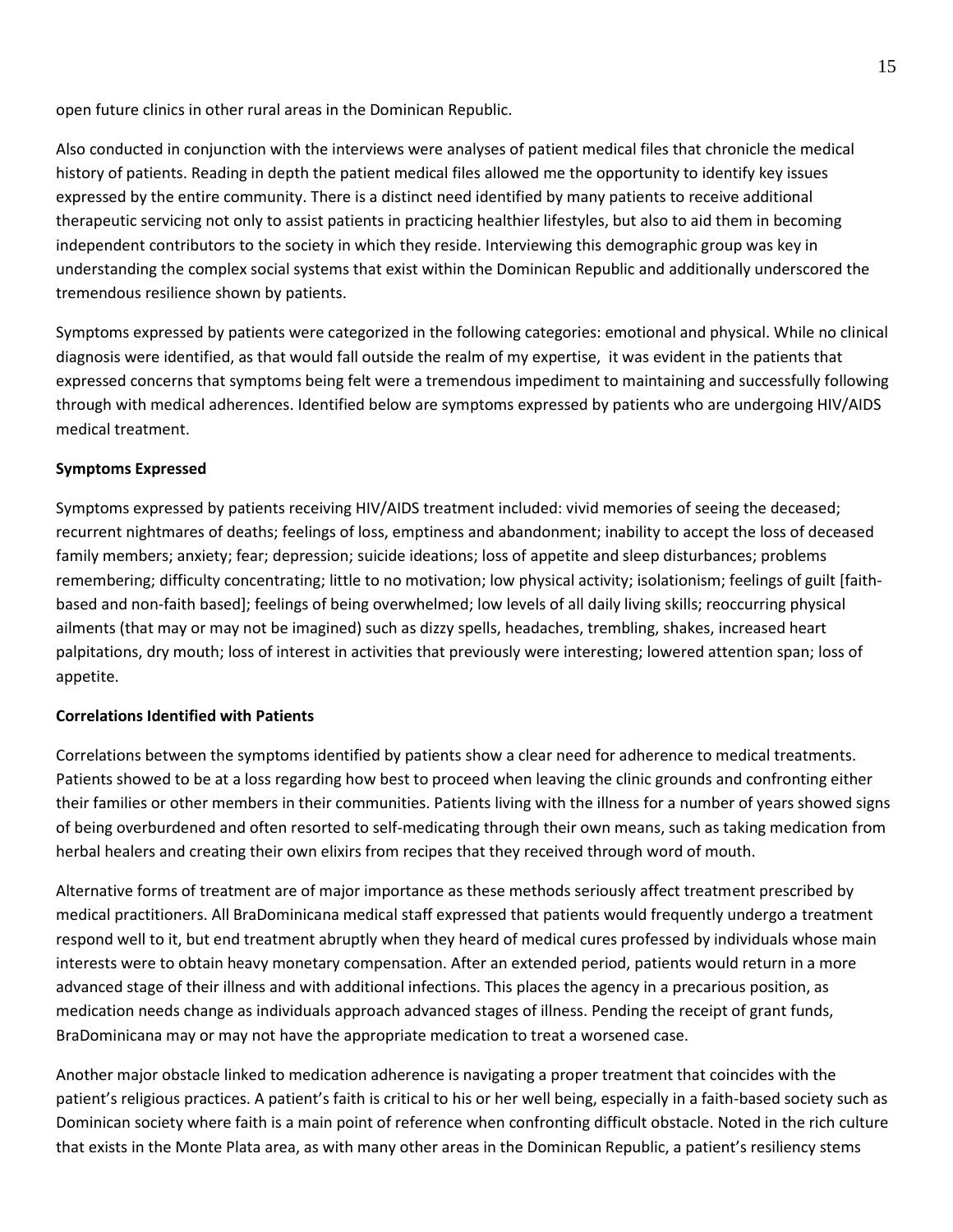from and grows stronger based on his or her ties to his or her faith. Lack of understanding of religious beliefs and practices of indigenous populations (i.e. *vooduism*, *santería* and *brujería*) poses substantial challenges for doctors in this clinic and others in terms of patients' fears and tremors. It is of increasing importance to educate patients through their faith, as it will provide a level of sustainability to the treatment given by doctors.

The cost of not providing assistance with counseling and other therapeutic forms is at a mere glance alarming. All women interviewed reported issues of domestic violence and all children interviewed showed difficulties in learning, with some presenting behavioral challenges. Many of the women interviewed did not have jobs, but were solely responsible for the maintenance and keeping of the home. Husbands, both absentee and present, showed signs of alcohol and substance abuse, as stated in their medical files. Morbidity rates for both women and children rise due to these causes. Children did not attend schools regularly and when they did they were extremely behind on the material, which caused loss of interest and lack of continuation.

# <span id="page-15-0"></span>**Overview of Findings**

Conducting a case assessment of BraDominicana is an important step in breaking down barriers that impede the successful incorporation of mental health practices in the Dominican Republic. Reviewing agencies at a ground level not only assists in planning and policy development, but provides a key starting point in understanding what are the primary indicators that affect populations. Identifying these key indicators is a critical step in establishing adequate resource allocations and in creating sustainability in government monitoring systems.

A developing nation, such as the Dominican Republic, that is on the brink of further expansion needs to assess what the primary impediments to future growth are. Learning how to correctly monitor problems is the solution to managing the limited financial resources allocated for mental health budgets. It also assists in highlighting underlying problems that can otherwise go undetected. The design and implementation of an extensive needs assessment has the potential to bring about changes that can possibly push a country fully in line with other competing nations. This in turn raises the living standard of a country's population, allowing its members to live fruitful lives by contributing back to the system that exists to aid them.

The assessment will be broken down into the following categories: normative, expressed, and perceived needs. This breakdown stages the problem from different viewpoints, both at a macro and micro level. It identifies key stakeholders and consequently provided the backdrop for the creation of a plan of action that can be implemented in policy planning. It is the intent of this study to begin to provide much needed scientific research to assist the Dominican government in overcoming hurdles currently present in the development of mental health practices.

# 1. Normative Needs

Assessing the normative needs of the agency is a primary step in identifying gaps between policy and practice. In order to conduct a normative needs assessment, primary stakeholders identified where separated into three categories: primary care workers, patients and caretakers, and government and nongovernmental agencies responsible for service allocations. To obtain information regarding their needs, open-ended questionnaires were conducted, accompanied by a review of patient files and government statistics on the issue at hand.

Obtaining this information highlighted the following needs. Significant difficulties arise in understanding problems, as clear definitions of words have not been identified at the primary-care level. Doctors, the main port of entry in providing servicing to patients, are not adequately trained to identify what constitutes a mental disorder and what type of assistance is needed when a case is identified. Some doctors are aware of diagnostic tools available, but a clear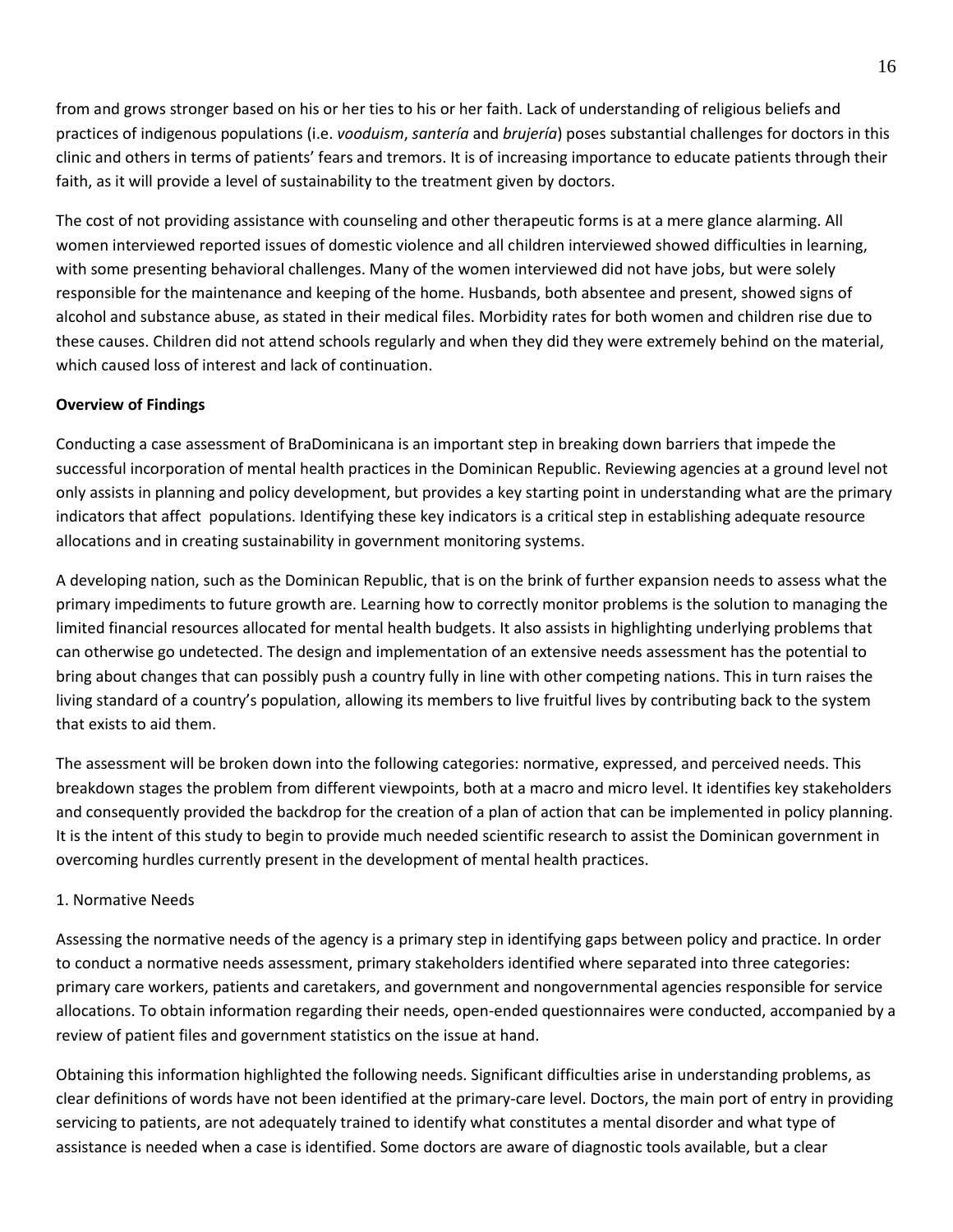definition of what are the most frequent diagnoses and how the symptoms are expressed is lacking. This can be remedied through training and the promotion of mental health as a national initiative. Promoting mental health will bring to the service words such as case management, counseling, and rehabilitative care.

Another major normative need identified is the establishment of a registry of services given and what additional servicing can be used for referrals. Discussions with different personnel within government and within three major academic institutions, Universidad Iberoamericana, Colegio Medico Dominicano (Dominican College of Medicine) and Colegio Dominicano de Psícologos (Dominican College of Psychology), indicate that plans are in place to create a national registry. As of yet, doctors are not aware of any steps either within government or within academic institutions to create a registry, and have specified a specific need to develop a national registry in which referrals can be made for patients that present with any disturbances.

Establishing which resources are available will create smoother functioning amongst medical workers. This will relieve burdens for both doctors and nurses, and, not to mention, will allow for more independence of members so that they can begin to navigate the health system alone and rely less on inpatient treatment. There are tremendous organizations such as Instituto Dominicano de Desarrollo Integral (IDDI – Dominican Institute for Integral Development)**,** Fundación CIDEAL de Cooperación y Investigación (CIDEAL- Foundation for Cooperation and Research), Oficina Nacional para los Fondos Europeos de Desarrollo (ONFED – National Office, European Funds for Development), Pasion por el Desarollo (Passion for Development), and Programa de Iniciativas Locales de la Socied Civil (PRIL – Program of Civil Society Local Initiatives) both for profit and non-profit agencies whose main focus is to provide servicing in capacity building for the country. Programs such as the ones mentioned above and BraDominicana are working completely independent of one another. Creating a market where they are all registered and visible would increase usability and smooth transitioning from inpatient care to community care, which is critical to maintaining a cost-effective approach, which will help an already taxed government system to alleviate economic burden.

Also found through review of government data was the lack of specialized medical personnel required to provide servicing to individuals. Looking into the published statistics of the Secretario de Estado de Salud Pública y Asistencia Social (National Secretariat of Public Health and Social Assistence) for 2004 shows that there are 2.9 psychologists, and 1.37 psychiatrists per 100,000 inhabitants. Within these figures there are no additional human resources identified. This presents a severe gap in primary care. Doctors find themselves at odds with how best to proceed with patients experiencing mental problems. As they are often overburdened, patients that are identified to have disturbances frequently do not receive any care at all.

# <span id="page-16-0"></span>2. Expressed Needs

Identifying expressed needs provides program planners the opportunity to evaluate procedures already in place by agencies regarding dispersal of services and future plans for expansion of servicing. In order to complete this objective, agencies such as BraDominicana need to provide a comprehensive depiction of their current human service system. This means that they need to explicitly state who is on board and for what reasons, how they disperse services, and how they maintain the servicing that they currently have.

This analysis is particularly difficult as it requires not only a system of tracking to be in place, but also an overview of budgets. More time is needed not only to analyze the budgets within agencies, but also to alleviate any trepidations felt by agencies in showing their budgetary figures. Based on my time spent with BraDominican, it is clear that more time needs to be devoted to service tracking, not only to maintain a company's own financial books, but also to assist them in maximizing resource allocation. Conducting a thorough analysis of financial data will help agencies such as this one to meet long-term goals, which is critical to financial sustainability.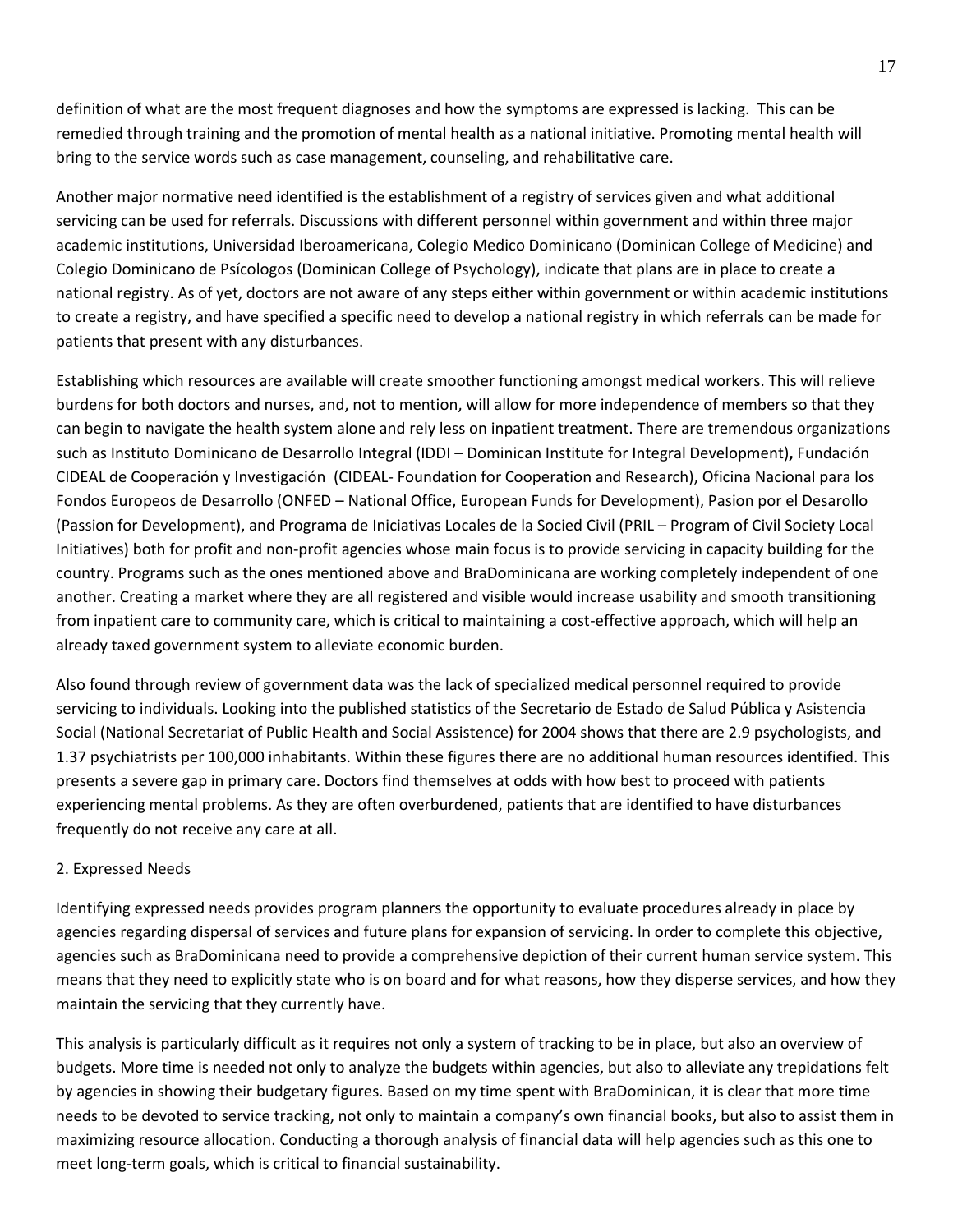While this approach is advantageous for agencies, in that it keeps track of rates of incidence, it does not provide a clear picture of what needs are not being met. It does, however, assist agencies in maintaining their operations, so that they can continue to provide the critical services they offer, particularly in rural areas and with marginalized populations. A serious impediment to conducting this research was the lack of available data, as the aforementioned form of data collection is not the norm within agencies. What is the norm within agencies is living grant by grant, which causes tremendous stages of upheaval, in particular when awaiting medication for patients. Agencies such as BraDominicana often run the risk of medication shortages as they are dependent upon grant funding availability, which can be detrimental to the communities with which they work.

# <span id="page-17-0"></span>3. Perceived Needs

Perceived need, while often overlooked in importance, is vital to understanding problems at the ground level. It provides the starting point from which to understand where the consumer is, and isolates barriers to aid in service utilization. Perceived needs were discovered through administering open questionnaires to patients within the BraDominicana primary medical facility, examining patient files and sitting-in on patient-doctor consultations. Through these processes, patients' perceptions of need and level of knowledge about existing agency services were identified.

As observed within the normative needs segment of this study, patients expressed lack of awareness with regards to their own illnesses. Their statements expressed their desire to receive support regarding understanding how to live with a terminal illness, how to provide for their families, and how to access resources provided by government agencies. Patients expressed feelings of frustration concerning arriving weekly and sometimes daily to receive medication. They expressed serious concerns with regards to meeting primary needs. Lodging constituted the most critical need and often placed patients and their families in dire predicaments due to lack of hygiene and clean water.

In relation to mental illness, patients positively identified feelings that caused an impediment to their daily functioning. Patients also expressed serious concerns with regards to domestic violence and substance abuse. When asked, patients articulated feelings of guilt at having expressed feelings and feared chastisement for not being able to deal with the problems at hand. Many women with children with emotional disturbances, behavioral issues or learning difficulties conveyed a lack of awareness of the issue at hand. Those that understood or requested assistance from a specialized worker did not know who they could go to for assistance. Medical issues took precedence for all patients during their consultations. When interviewed separately, all patients expressed a positive need to have someone to help them deal with personal issues, be they detrimental to their daily functioning or not. Attitudes expressed by patients concerning mental health assistance were mixed. Some expressed a serious need to obtain any type of servicing that might alleviate stress in the home and all expressed a fear of being labeled incapacitated.

# <span id="page-17-2"></span><span id="page-17-1"></span>**Implications for Future Practices**

The circumstances described above often lead to new pathologies within patients. Additional pathologies identified were substance and alcohol abuse. Females and children showed to have an increased risk within Dominican society. They suffer additional stressors such as bearing full financial responsibility for the home, increased incidences of domestic violence, and forced unprotected sexual exposure.

Issues exist in terms of navigating an appropriate passage through patients faith, both universally organized and indigenous faith based religions, such as *voodoism*, *santería* and *brujería*. Many patients did not believe they were ill and when they accepted their illness related it often with ideas of punishment from God. Feelings of being persecuted, going to Hell, and other fears of receiving retribution by God caused severe stress in many patients. Outside of their own inner turmoil they were confronted daily with social ridicule and community ostracization and feelings of shame.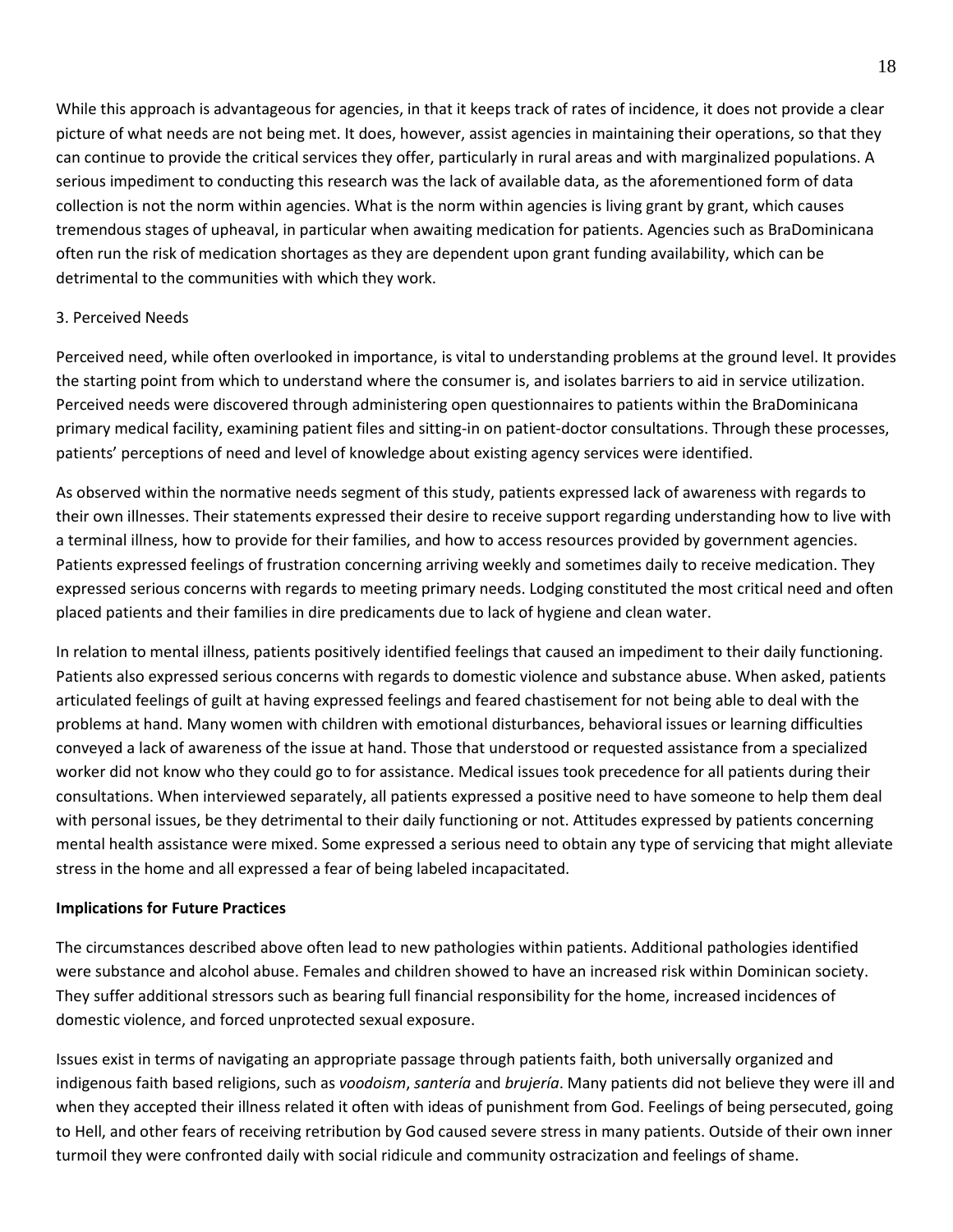It is also of importance to navigate self-medicating practices through traditional healers, both those established in an organized faith and those that are not. Patients identified often expressed usage of teas that work against HIV medication, and powders that are sniffed to 'cleanse evil spirits'. Self-medicating practices often impede patients from adhering to medication. Such interruptions in medication might mean that the patient will wait until he or she gets progressively worse to return for medical care. Interruption of medication could potentially mean that medication previously given might no longer work in the system due to lowered t-cell counts. The agency at times did not have appropriate medications to treat worsened symptoms.

Treating patients that are dealing with additional traumas such as national tragedies is also critical, especially in times of flood and hurricanes. Near the center there were some families who experienced direct losses from the January 2010 earthquake in Haiti and that experienced intense migratory shifts due to flooding during hurricane seasons. These factors along with the aforementioned ones all affect a patient's well-being and impede the proper steps in medication adherence. Integrated within these practices is the additional need to provide counseling and other forms of therapeutic care to ensure that medication treatment adherence occurs and patients receive optimum care.

# <span id="page-18-0"></span>**Recommendations**

## **Recommendations for BRA Dominicana**

Planning recommendations based on needs expressed are the following:

- <span id="page-18-1"></span>Create a more adequate system of tracking services administered, especially as care becomes highly individualized between doctor and patients.
- · Open dialogue within the community regarding mental health and the types of assistance available.
- Set aside additional time within consultations to address any mental disturbances that might impede daily functioning.
- Establish a mental health component to assist patients experiencing difficulties with medication adherence due to alcohol and substance abuse. This may include classes to educate on alcohol and substance abuse and effects of medication, individual counseling and family group sessions, community open forums to educate on the occurrences of mental illnesses.
- · Cultivate relationships with other important community allies to alleviate resource strain and to create a reliable referral system.
- · Include families in planning for social programs.
- · Decentralize leadership roles to spread accountability amongst all workers and provide for easier transition when workers are absent.
- Identify indicators with regards to service monitoring for use in future evaluations. This is critical to identifying any underlying trends found in patients that might impede successful implementation of care
- <span id="page-18-2"></span>· Financial recommendations cannot be made as financial data was not submitted for review.

#### **Recommendations for Policy Development**

· Encourage stakeholder collaboration to build public and political support for improved community based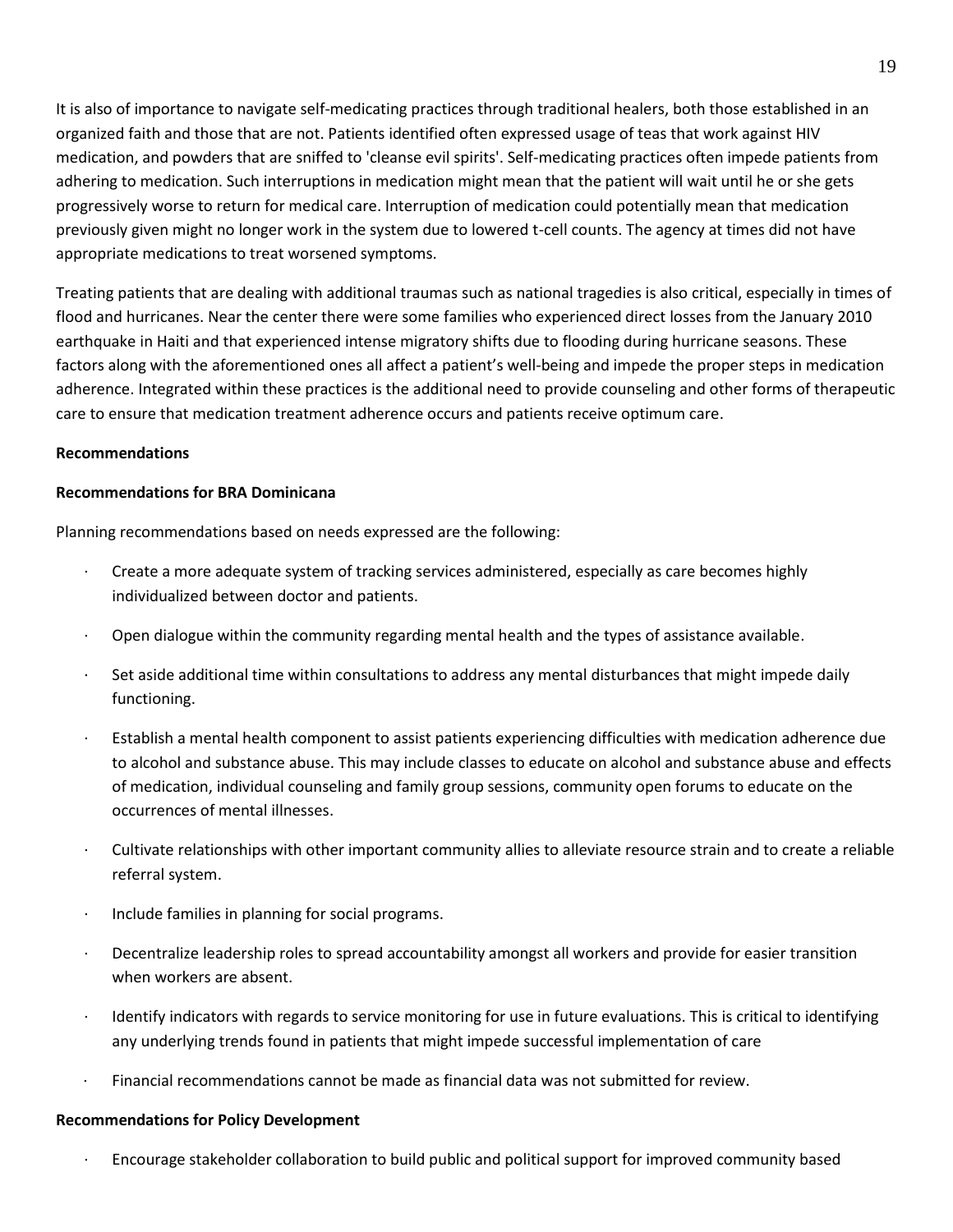partnerships.

- · Ensure mental health services are available and accessible as part of primary health care services in all development and emergency relief programs by creating jobs for specialized workers in primary health care agencies.
- Create adequate budget for resource allocation in mental health services.
- · Create an ample body workforce to meet lack of trained specialists both in psychiatric care, psychology and human resources.
- Create incentives to encourage specialists to work in rural areas.
- · Develop a national marketing strategy as a method of prevention in the field of mental health. Greater focus should be placed on targeting families and youth. This can assist in moving medical care past the primary level and can ensure for longitudinal success, as it can reduce reliance on inpatient care. Incorporating community participation helps create the basis for community rehabilitative care. This not only improves emotional wellbeing, but also overall behavioral functioning and school performance, and reduces contact with law enforcement.
	- · An important strategy to incorporate within the mental health system is assistance with the development of programs that have multiple objectives and provide more than one service. This will assist in mainstreaming mental health development within overall healthcare and in incorporating it within other social development programs. Benefits of this plan of action are greater access to preventive care, lesser degree of stigmatization, and increased community involvement.
- · Incorporate mental health interventions within broader poverty reduction strategies.
- · Include mental health professionals in income generating programs.
- Develop community based support services, with special emphasis on appropriate housing for persons with disabilities. This will assist in moving the country from institutionalization to community-based care and monitoring.
- · Establish agencies that generate employment for individuals who are diagnosed with mental illnesses.
- · Increase accountability by visiting communities and evaluating agencies and hospitals. This is critical to addressing human rights violations.
- · Create strategy to disseminate policy development related to mental health.
- · Develop a national registry that is public to document the availability of programs as they are created. This will be an invaluable community resource for families as well as an excellent tool of referral for primary care workers. This will also allow programs to become inter-dependent of one another, and will help facilitate care by increasing accessibility and creating a multi-agency collaborative approach.
- Fully incorporate international assistance in development of culturally appropriate assessment tools, such as the WHO Assessment Instrument for Mental Health Systems (WHO-AIMS).
- · Collaborate and fund academic and research institutions that specifically assist in mental health policy development by obtaining and organizing disability statistics, disseminating information on evidence based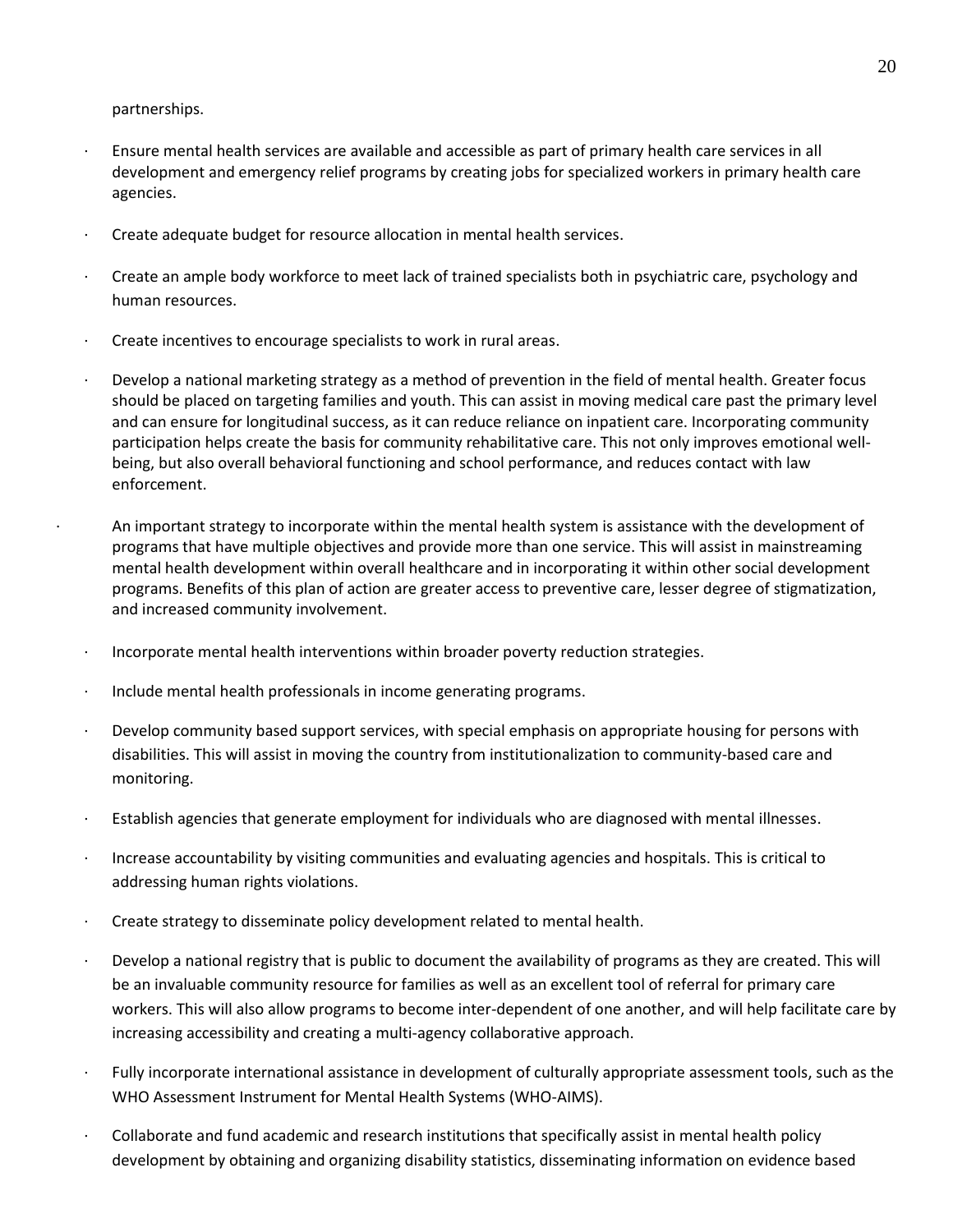<span id="page-20-0"></span>practices that can serve this population and promote mental health policy both within academic institutions and communities.

## **Recommendations for Academic Institutions**

- · Identify culturally appropriate evidence-based interventions that build local capacity and also inform integrated programming and mental health policy development.
- · Work with government to create a national marketing strategy as a method of prevention in the field of mental health. A greater focus should be placed on families and youth. This can assist in moving medical care beyond the primary level and in ensuring longitudinal success as it can reduce the use of inpatient care.
- · Use evidenced-based practices as a method to integrate servicing and promote national development of mental health strategies.
- · Create independent authorities that monitor efficacy of programs and policies, which is critical to increasing accountability.
- · Develop initiatives to increase human capacity in the field of specialized care in mental health.
- · Collaborate with government to create research institutions that specifically assist in mental health policy development by obtaining and organizing disability statistics, disseminating information on evidenced based practices that can serve this population, and promote mental health policy both within academic institutions and communities.

#### **Recommendations for Non-governmental Organizations**

- <span id="page-20-1"></span>· Emphasis needs to be placed on monitoring services to evaluate and test program efficiency.
- · Create programs that create job opportunities for individuals afflicted with mental illnesses.
- · Cultivate relationships with other significant community allies and create a network of local partnerships to alleviate resource strain and to create a reliable referral system.
- Decentralize leadership roles to spread accountability across all workers and provide for easier transition when workers are absent.
- Identify indicators with regards to service monitoring to use in future evaluations. A critical step towards identifying underlying trends found in patients that might impede successful implementation of care.
- · Create programs that use multiple methods of intervention (preventive and others), which have been proven to achieve double efficacy.
- · Create programs that focus on creating appropriate housing for persons with disability. This will assist in moving the country from institutionalization to community-based care and monitoring.

# **Recommendations in terms of Primary Care**

- <span id="page-20-2"></span>Provide integrated mental and physical treatment.
- Integrate mental health during and after emergencies.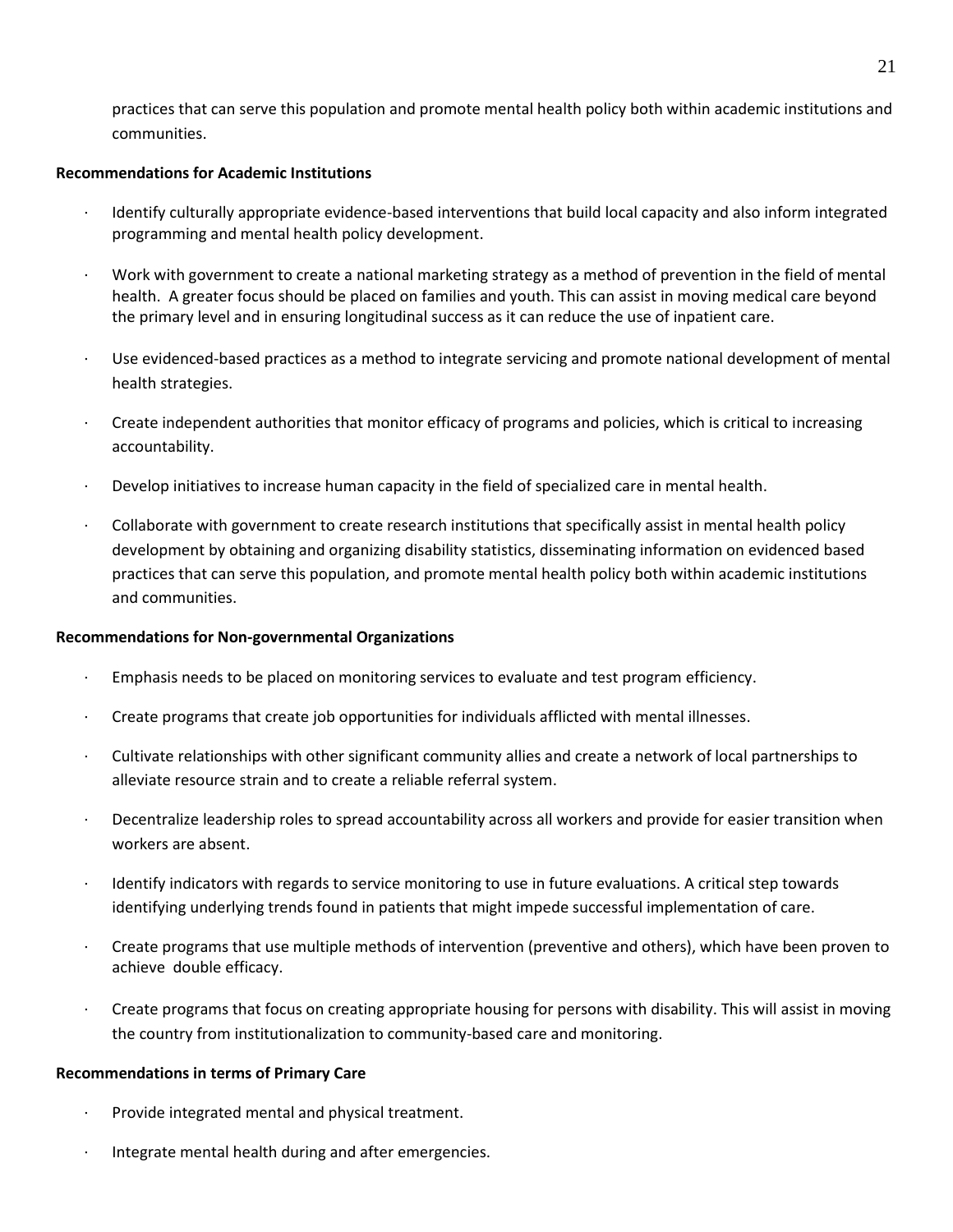- Include mental health issues within social service agencies.
- Mainstream mental health into education during doctor-patient consultations.
- Use direct referral servicing for secondary care and other community-based organizations.
- · Incorporate psycho-social assessments in patient profiles.
- Formulate counseling services.
- Increase awareness of mental health law amongst medical personnel.
- · Increase awareness of established mental health protocols, common diagnosis and their symptoms.
- There is a need for assistance in documentation and reporting due to large numbers of clients seen.
- Advocate for greater human resource capacity to handle administrative and follow-up care. This is important for documentation of service provisions.

#### **Recommendations in terms of Secondary Specialized Care**

- <span id="page-21-0"></span>· Decentralize servicing by increasing primary care workers' accessibility to specialists.
- · Collaborate with the government to create an educational campaign to promote mental health development at the national level.
- · Collaborate with non-governmental agencies in the creation of community activities and forums to educate communities and change public opinion so as to lower stigma and shame attached with receiving care.

# <span id="page-21-1"></span>**Conclusions**

The need for development within the mental health field is evident and becomes more critical as time wears on. The Dominican Republic is a country that is ripe in the middle of change and as such constitutes a tremendous example for the region. Assisting government to better implement development strategies is vital to overcoming obstacles within the mental health field. While identifying the problem is a step in the right direction, creating an ample body workforce to deal with the issues highlighted is critical.

Vital gains can be achieved through the implementation of a serious mental health promotion strategy and the creation of employment opportunities for outreach specialists. Promotion has proven to be an excellent form of intervention. Incorporating a national marketing strategy will not only reduce severity of symptoms as the public becomes more educated, but will also provide a cost-effective strategy to unburden inpatient care at the primary level.

It is important to recognize the vulnerability of the populations identified within this observational study, not only so they may lead healthier lives, but also to assist government in becoming more competitive internationally. Recognizing the vulnerability of this group means including them in the development and design of services through open forums and educational lessons, just to name a few. Using non-governmental organizations and community and faith-based organizations is the easiest way to reach marginalized communities. Patient profiles indicate that primary care workers need to receive additional training to meet the psycho-social needs of the populations they serve. This is central to providing proper medical attention, ensuring medication adherence and evaluating treatment effectiveness.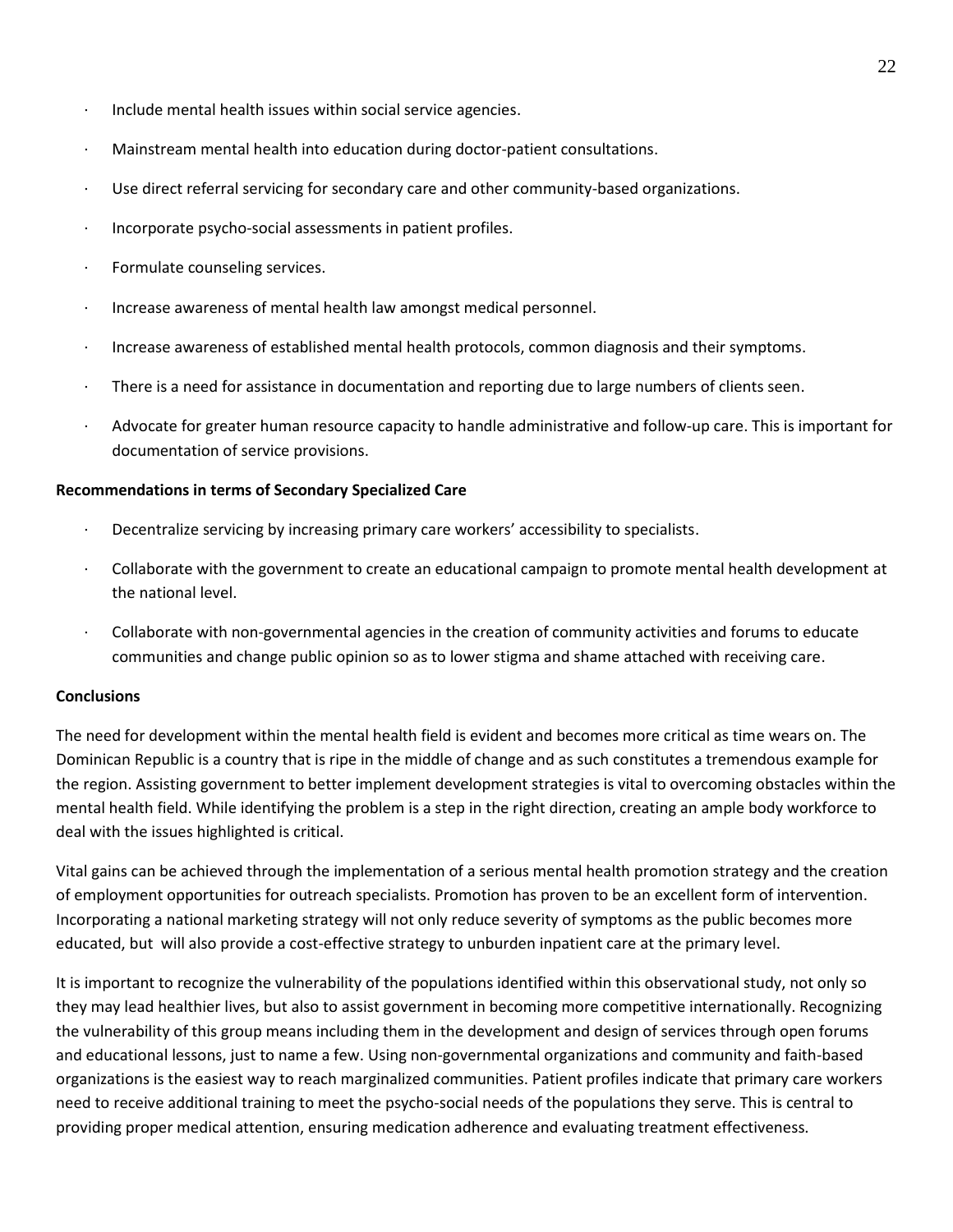#### **Limitations of the Study**

<span id="page-22-0"></span>A main limitation of this study was not having sufficient time to assuage agency fears. Ensuring a good relationship is important so that information can be more easily accessible for evaluation. Financial data was not given for evaluation, so recommendations on how to best expand certain services could not be given. A high level of bureaucracy often impeded the research from further extending its reach, as certain data was not available.

## <span id="page-22-1"></span>**Acknowledgements**

I wish to acknowledge Fundación Global Democracia y Desarrollo (FUNGLODE) and Global Foundation for Democracy and Development (GFDD) for providing the opportunity to conduct this study and to Dr. Alberto Fiallo, Advisor to President Leonel Fernández in the Area of Public Health, and his staff for providing academic and research guidance while conducting this study. I also wish to convey my appreciation to BraDominican for allowing me the opportunity to work in their facility with the intent to conduct an in depth study on mental health development.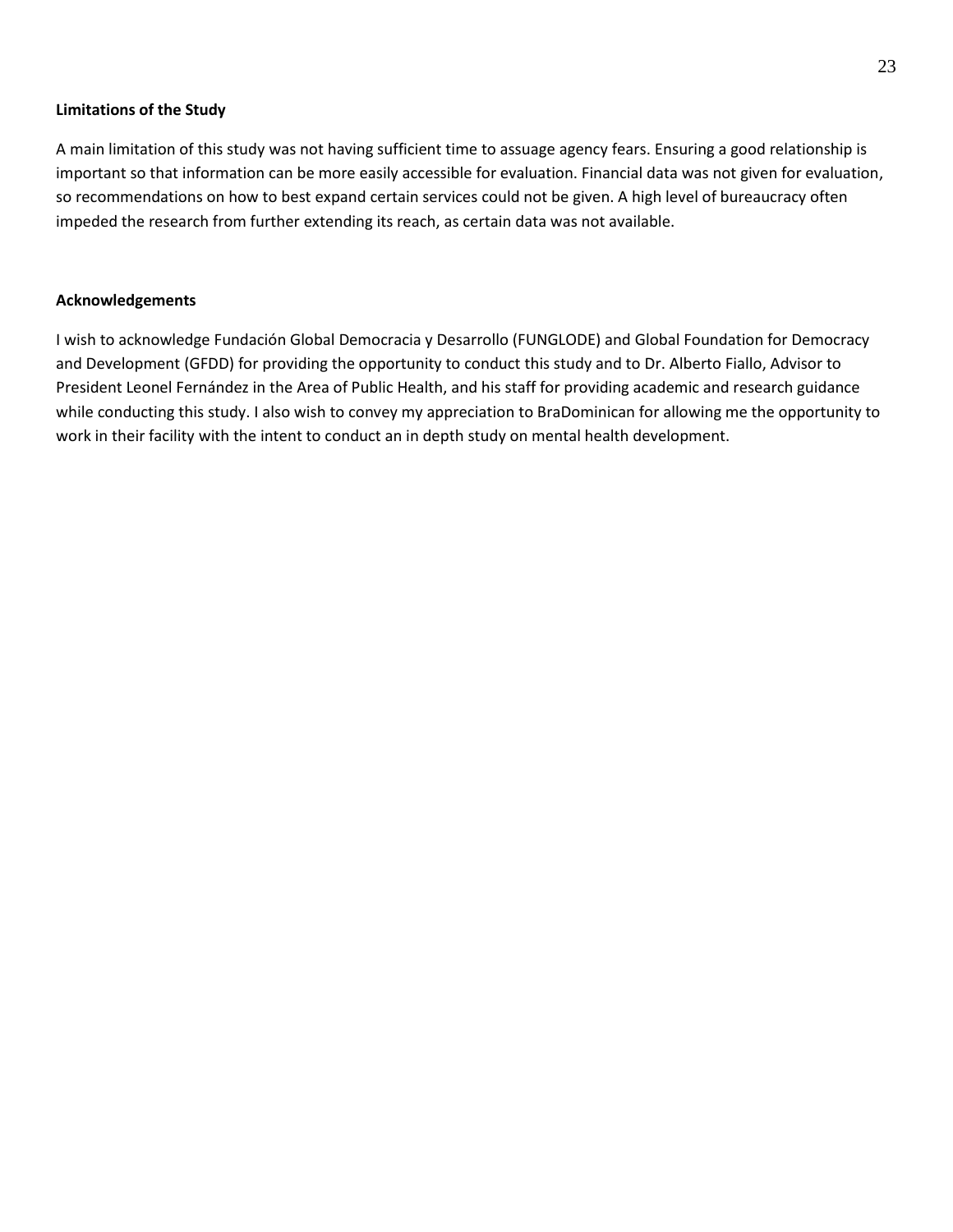#### <span id="page-23-0"></span>**Appendixes**

# **Appendix A: Demographic Statistics**

**Demographic Statistics for the year of 2004, as noted in Analisis Situatcion de la Salud Mental by Secretaria de Estado de Salud Publica y Asistencia Social (SESPAS)** 

## **Chart 1**

| <b>Total Population</b> | <b>Masculine</b>  |       | <b>Feminine</b>   |       |
|-------------------------|-------------------|-------|-------------------|-------|
|                         | <b>Population</b> | %     | <b>Population</b> | %     |
| 8,562,215               | 4.265.215         | 49.81 | 4.297.329         | 50.19 |

## **Chart 2**

## **Population Distribution**

| Age                | <b>Masculine</b> | <b>Feminine</b> | <b>Total</b> |
|--------------------|------------------|-----------------|--------------|
| 0-4 years          | 494,884          | 478,760         | 973,644      |
| 5-9 years          | 492,845          | 479,036         | 971,881      |
| <b>10-14 years</b> | 485,882          | 473,456         | 959,338      |
| <b>15-19 years</b> | 418,089          | 420,150         | 838,239      |
| <b>20-29 years</b> | 718,924          | 754,663         | 1,473,587    |
| 30-39 years        | 606,037          | 630,825         | 1,236,862    |
| 40-49 years        | 406,463          | 428,212         | 856,675      |
| <b>50-59 years</b> | 282,136          | 282,553         | 564,689      |
| 60 - above         | 337,955          | 349,671         | 687,373      |

## **Chart 3**

**Schizophrenia** 

**Overall prevalence rate: 1.65%** 

| Rate of patients within              |            |  |  |
|--------------------------------------|------------|--|--|
| Area                                 | Percentage |  |  |
| Community                            | 50%        |  |  |
| <b>Public Psychiatric Hospitals</b>  | 2%         |  |  |
| <b>Private Psychiatric Hospitals</b> | 5%         |  |  |
| <b>Public Institutions</b>           | 20%        |  |  |
| <b>Private Institutions</b>          | 1%         |  |  |

## **Chart 4**

**Alcohol Dependency Rate** 

**Alcohol Consumption per capita (liters/age): 6.11 (age 15 yrs and older)** 

**General Consumption of alcohol: 67.0**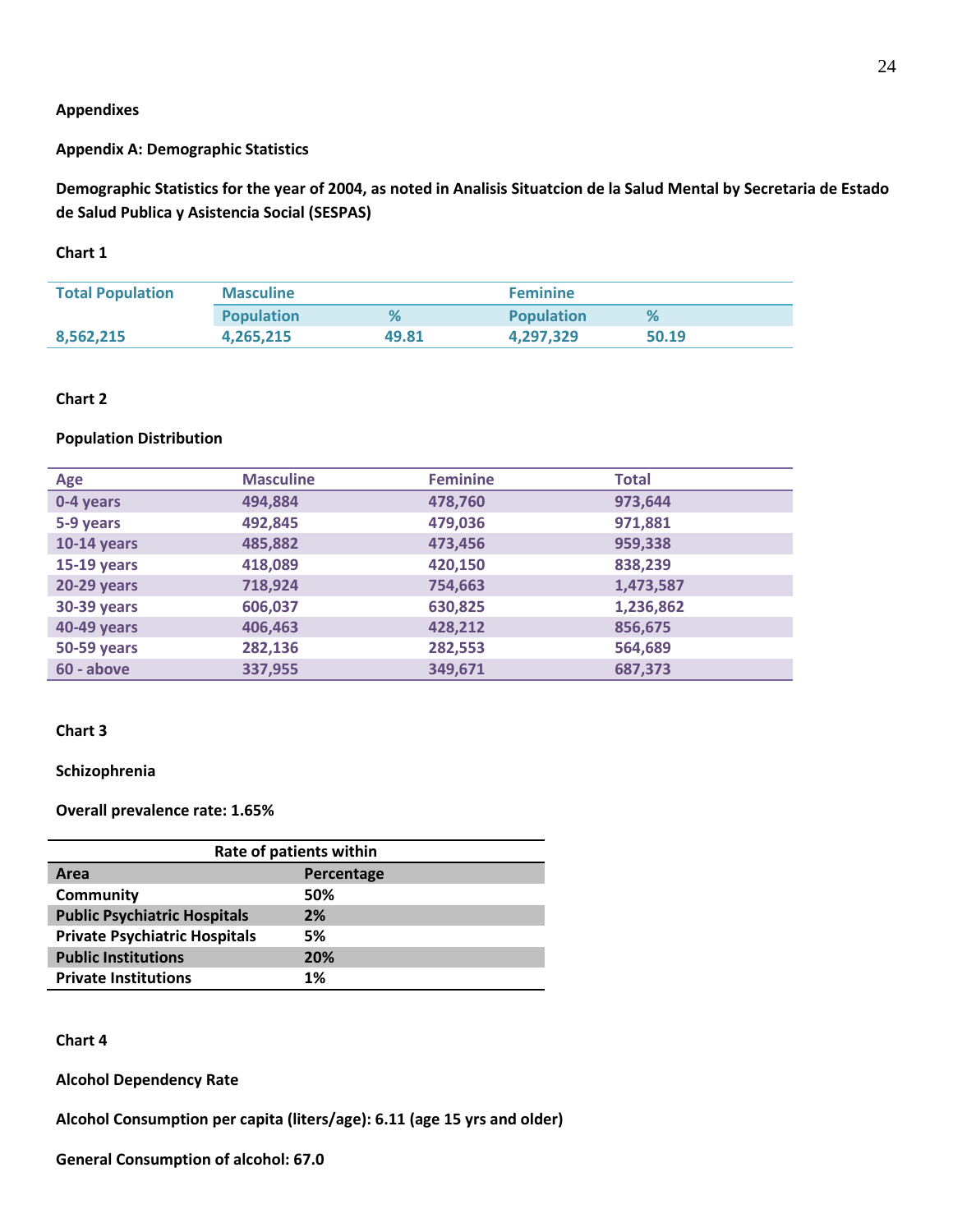| <b>Alcohol Dependency</b> |                    |                      |  |
|---------------------------|--------------------|----------------------|--|
| <b>Alcohol Dependency</b> | <b>Harmful Use</b> | <b>Hazardous Use</b> |  |
| - 5%                      | ዓ%                 | 12%                  |  |

# **Chart 5**

# **Treatment based on drug type between January-December 2004**

| <b>Type of Drug</b>   | <b>No. of Cases</b> | %    |
|-----------------------|---------------------|------|
| <b>Crack</b>          | 1733                | 67.9 |
| <b>Cocaine</b>        | 408                 | 16.0 |
| <b>Marijuana</b>      | 194                 | 7.6  |
| <b>Alcohol</b>        | 93                  | 3.6  |
| <b>Heroin</b>         | 67                  | 2.6  |
| 'Juegos Deazar'       | 9                   | 0.4  |
| <b>Psychotropic</b>   | 8                   | 0.3  |
| <b>Inhalants</b>      | 6                   | 0.2  |
| <b>Ecstasy</b>        | 3                   | 0.1  |
| 'Conductas Adictivas' | 31                  | 1.2  |
| <b>Total</b>          | 2552                | 100  |

# **Chart 6**

# **Diagnostic Rates**

|            | <b>Diagnostic Categories CIE 10</b>         | Percentage |
|------------|---------------------------------------------|------------|
| <b>F30</b> | <b>Manic Episode</b>                        | 15         |
| F31        | <b>Bipolar Affective Disorder</b>           | 35         |
| <b>F32</b> | <b>Depression</b>                           | 25         |
| <b>F33</b> | <b>Recurrent Depressive Disorder</b>        | 10         |
| F34        | <b>Persistent Mood Disorder [Affective]</b> |            |
| <b>F38</b> | <b>Other Affective Disorder</b>             | 3          |
| F39        | <b>Mood Disorder [Unspecified]</b>          | 5          |

# **Chart 7**

# **Rate of available Professionals in the Mental Health Field per 100,000 inhabitants**

| <b>Psychiatrist</b> |      | <b>Psychologist</b> |      | <b>Others</b> |      |
|---------------------|------|---------------------|------|---------------|------|
| No.                 | ndex | No.                 | ndex | No.           | ndex |
| 117                 | - 27 | 249                 | 2.90 |               |      |

## **Chart 8**

**Distribution of Professionals by Region across the State**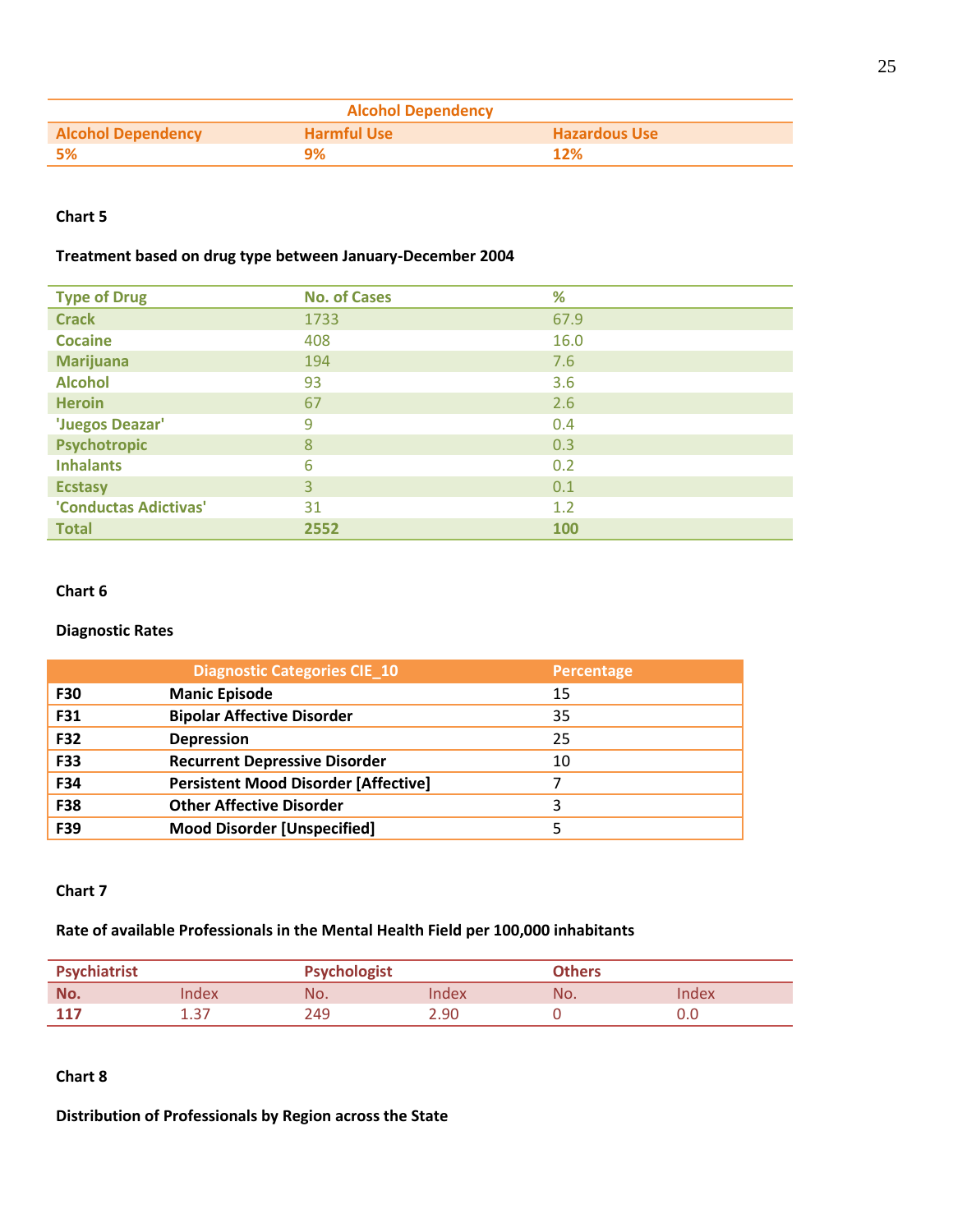| <b>Region</b>   | <b>No. of Psychiatrist</b> | No. of<br><b>Psychologists</b> | No. of other<br><b>Mental Health</b><br><b>Professionals</b> | <b>Professional Index</b><br>per 100,000<br><b>inhabitants</b> |
|-----------------|----------------------------|--------------------------------|--------------------------------------------------------------|----------------------------------------------------------------|
| <b>Region 0</b> | 70                         | 199                            | 269                                                          | 8.9                                                            |
| <b>Region 1</b> | 13                         | 5                              | 18                                                           | 1.7                                                            |
| <b>Region 2</b> | 16                         | 20                             | 36                                                           | 2.5                                                            |
| <b>Region 3</b> | 03                         | 08                             | 11                                                           | 1.6                                                            |
| <b>Region 4</b> | 02                         | 02                             | 04                                                           | 1.0                                                            |
| <b>Region 5</b> | 08                         | 08                             | 16                                                           | 1.9                                                            |
| <b>Region 6</b> | 01                         | 02                             | 03                                                           | 0.9                                                            |
| <b>Region 7</b> | 01                         | 00                             | 01                                                           | 0.2                                                            |
| <b>Region 8</b> | 03                         | 05                             | 08                                                           | 1.0                                                            |
| <b>Total</b>    | 117                        | 249                            | 366                                                          | 4.2                                                            |

# **Chart 9**

# **Medication Availability**

<span id="page-25-0"></span>

| <b>Medication</b>      | <b>Availability</b> |            |  |
|------------------------|---------------------|------------|--|
|                        | <b>Yes</b>          | <b>No</b>  |  |
| <b>Carbamazepine</b>   | $\sqrt{ }$          |            |  |
| <b>Ethosuximide</b>    |                     | $\sqrt{ }$ |  |
| Phenobarbital          | $\sqrt{ }$          |            |  |
| Phenytoin              | $\sqrt{ }$          |            |  |
| Sodium valproate       |                     | $\sqrt{ }$ |  |
| <b>Amitriptyline</b>   | $\sqrt{ }$          |            |  |
| <b>Chlorpromazine</b>  |                     | $\sqrt{ }$ |  |
| <b>Diazepam</b>        | $\sqrt{ }$          |            |  |
| <b>Trifluoperazine</b> |                     | $\sqrt{ }$ |  |
| <b>Haloperidol</b>     | $\sqrt{ }$          |            |  |
| Lithium                |                     | $\sqrt{ }$ |  |
| <b>Biperidone</b>      |                     | $\sqrt{ }$ |  |
| Levodopa               |                     | $\sqrt{ }$ |  |
| <b>Frendamin</b>       | $\sqrt{ }$          |            |  |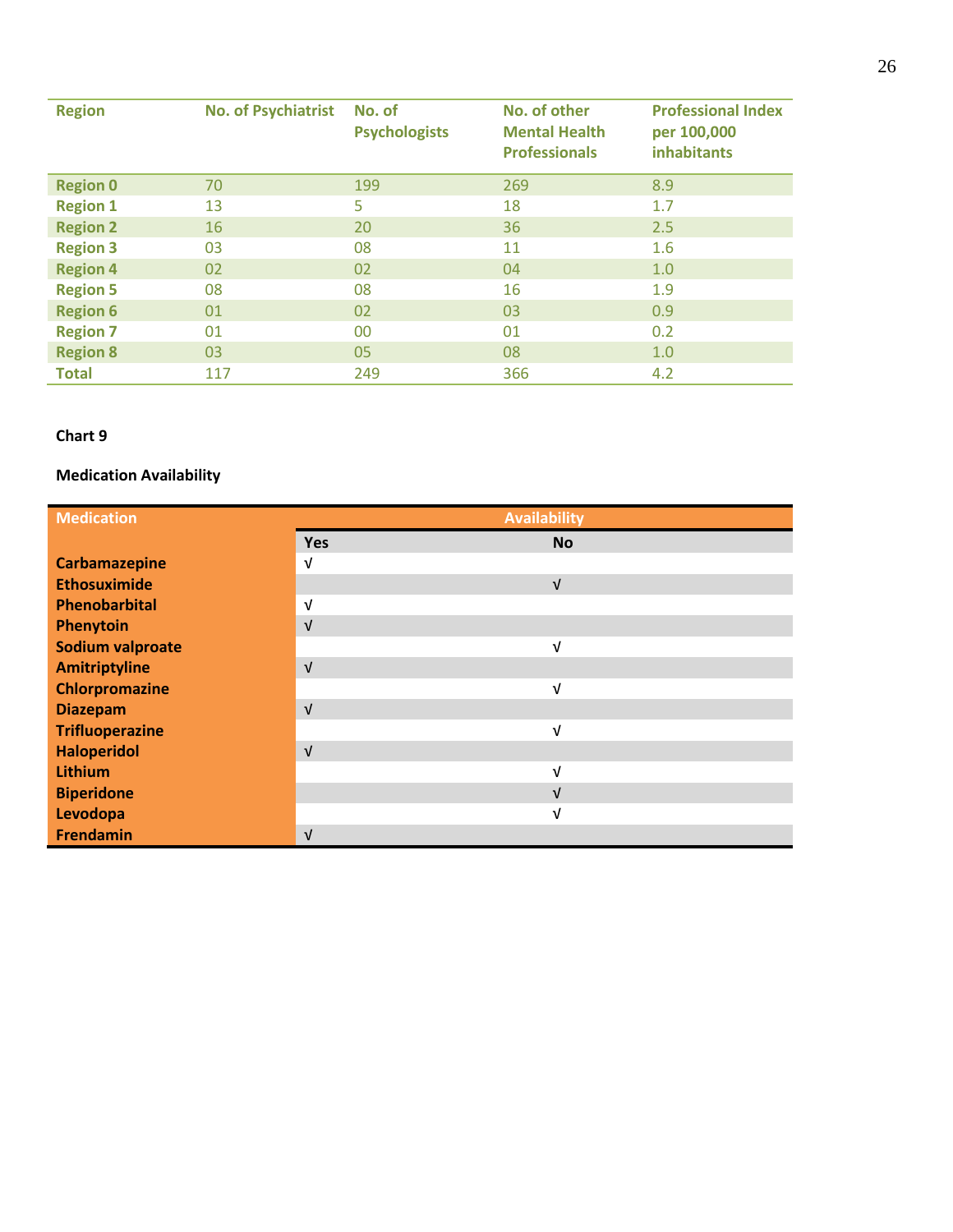# **Appendix B: Questionnaires**

# **Questionnaire 1**

# **DOMINICAN GOVERNMENT AGENCIES / NONGOVERNMENTAL ORGANIZATIONS / HEALTH CARE AND PUBLIC HEALTH OFFICIALS**

- 1) Investigate the level of knowledge and dissemination of law: Dominican Social Security System, 01.del No.87-2001. Request opinions on the levels of knowledge about its use in various social groups (both for providers and users of health services).
- 2) Investigate the level of knowledge and dissemination of the General Health Law 42-01 enacted in 2001.
- 3) Request opinions on the levels of knowledge about its use amongst various social groups (both for providers and users of health services).
- 4) Investigate the level of knowledge and dissemination of the Mental Health Act 12-06 of 2006.
- 5) Request opinions on the levels of knowledge of use amongst various social groups (both for providers and users of health services).
- 6) Inquire about the existence, knowledge and / or use of national programs for prevention and promotion of mental health (PYPSM).
- 7) Inquire about the level of knowledge and / or use of providers, both in primary and specialized sectors, regarding the National Standards for Mental Health Care for substance abuse and dependency (national standards series no.35 enacted in 2006).
- 8) Inquire about the existence of equipment for mental health providers and / or supportive activities in specialized care (i.e. hospitals).
- 9) Inquire about the existence of equipment and Mental Health Services and / or support for services at the primary-care level (PAC and UNAP).
- 10) Inquire about the involvement of psychologists in health teams at the primary-care level (and UNAP CAP). Request statistics such as quantity, number of inhabitants, beds and geographic distribution.
- 11) Investigate the roles of psychologists within the health team in primary care. (Primary Care Center-CAP-area or network of health posts).
- 11) Inquire about the following activities, amongst others:
	- Participation in activities and programs geared towards prevention advocacy and mental health;
	- Participation in activities and programs geared towards advocacy and prevention of major causes and / or factors associated with morbidity and mortality in the community;
	- Development of advisory services and technical support for individuals and families with mental health needs;
	- Factors associated with morbidity and mortality in the community with regards to HIV / AIDS and Tuberculosis;
	- Participation in community rehabilitation activities for persons with disabilities and / or for persons with addictions to psychoactive substances;
	- Location and availability of mental health resources available to the community for timely referral of cases; home care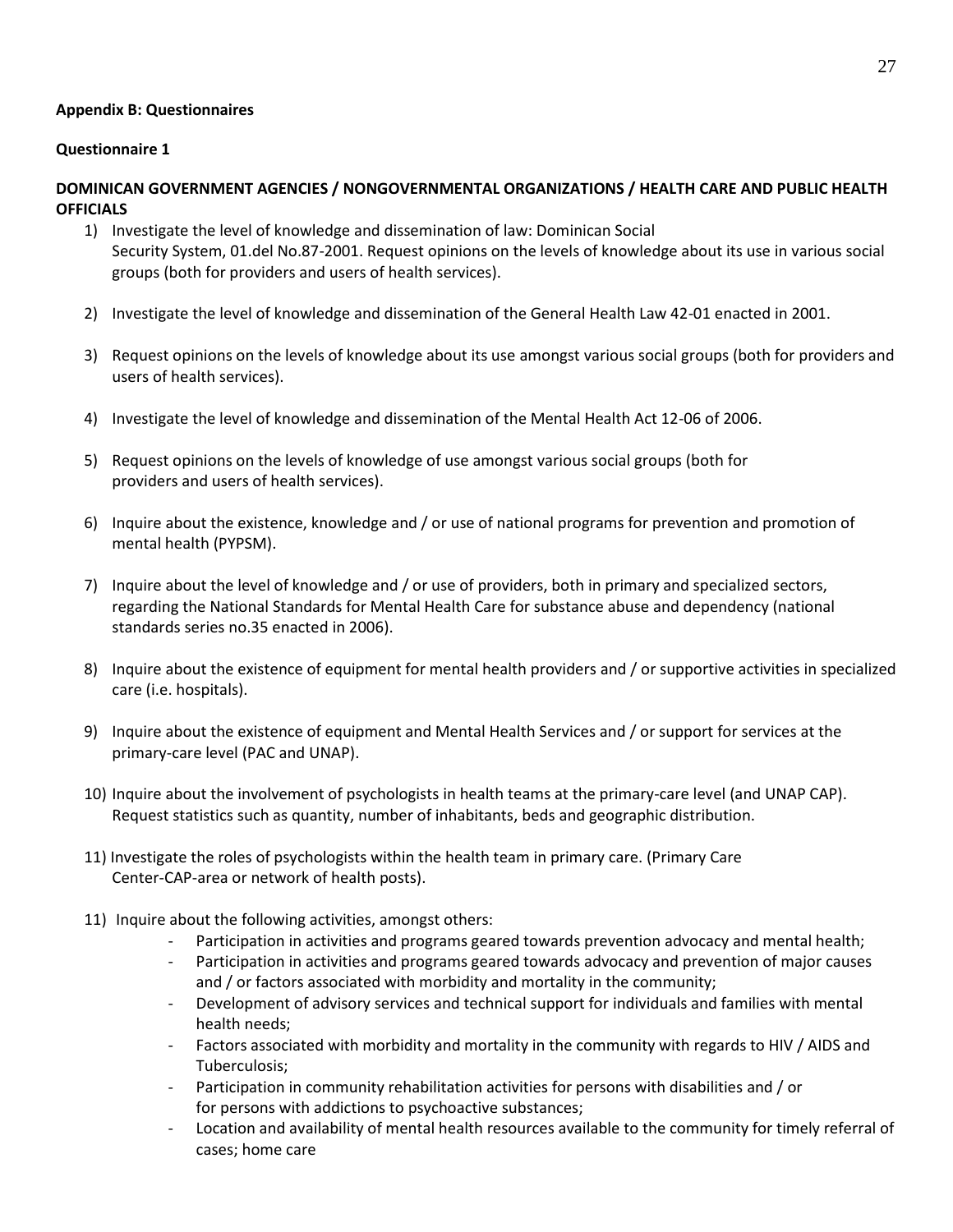- Coordination and participation in programs to prevent violence in all its manifestations;
- Participation in coordination, planning, and evaluation meetings as an integral part of the multidisciplinary team;
- Records kept of activities, development of weekly, monthly or quarterly schedules
- 12) Inquire about the knowledge and / or use of the National Standards for Mental Health Care. Request opinions on the state of their knowledge and use by the various service providers.
- 13) Inquire about the use of knowledge and / or use of international standards for mental health care. Request opinions on level of knowledge and level of use amongst various service providers
- 14) Request information on the status of using various neuropsychological assessment tools in primary and specialized health services.
- 15) Inquire about what relationships, coordination and / or partnerships have been established to create jobs in Mental Health at the primary care level and to develop both public and private specialty care centers.
- 16) Request a description of the actual characteristics and / or ideals of mental health care at the community and family level.
- 17) Inquire about the existence of initiatives for families and schools.
- 18) Inquire about services for the elderly, children, adolescents, adults, people with addiction problems, people living with HIV / AIDS, etc.
- 19) Inquire about the status of community-based psychosocial programs at the primary care level (including the state of design and implementation of strategies).
- 20) What policies and strategies exist to create mental health care at the community level? Investigate the existence of initiatives or tools to:
	- Promote community participation and increase awareness of mental health
	- Establish specific plans for at- risk and vulnerable groups
	- Establish training and educational programs for mental health and community leaders

What are the most at risk groups within this population? What are the programs available to these groups? Give special attention to: psychosocial risk prevention (promotion of peaceful conduct, tolerance and respect for differences amongst peers).

# **Questionnaire 2**

- 1) **Doctors** In your daily work as a medical professional, do you treat people with mental health disorders?
	- How frequent are the care requirements?
	- What are the problems / disorders most commonly found?
	- What are the demographics of the people who come to seek care? (Sex, age, occupation)
	- What are the most common treatments for these problems? Medication, counseling, or both?
	- Do you have the opportunity to receive assistance with the treatment of a patient from a licensed mental health professional?
	- How are your colleagues supervised? Have you received minimal training in the field of Mental Health Promotion?
	- Is there a record of the mental health care given to patients? If there is, is it manual or automated?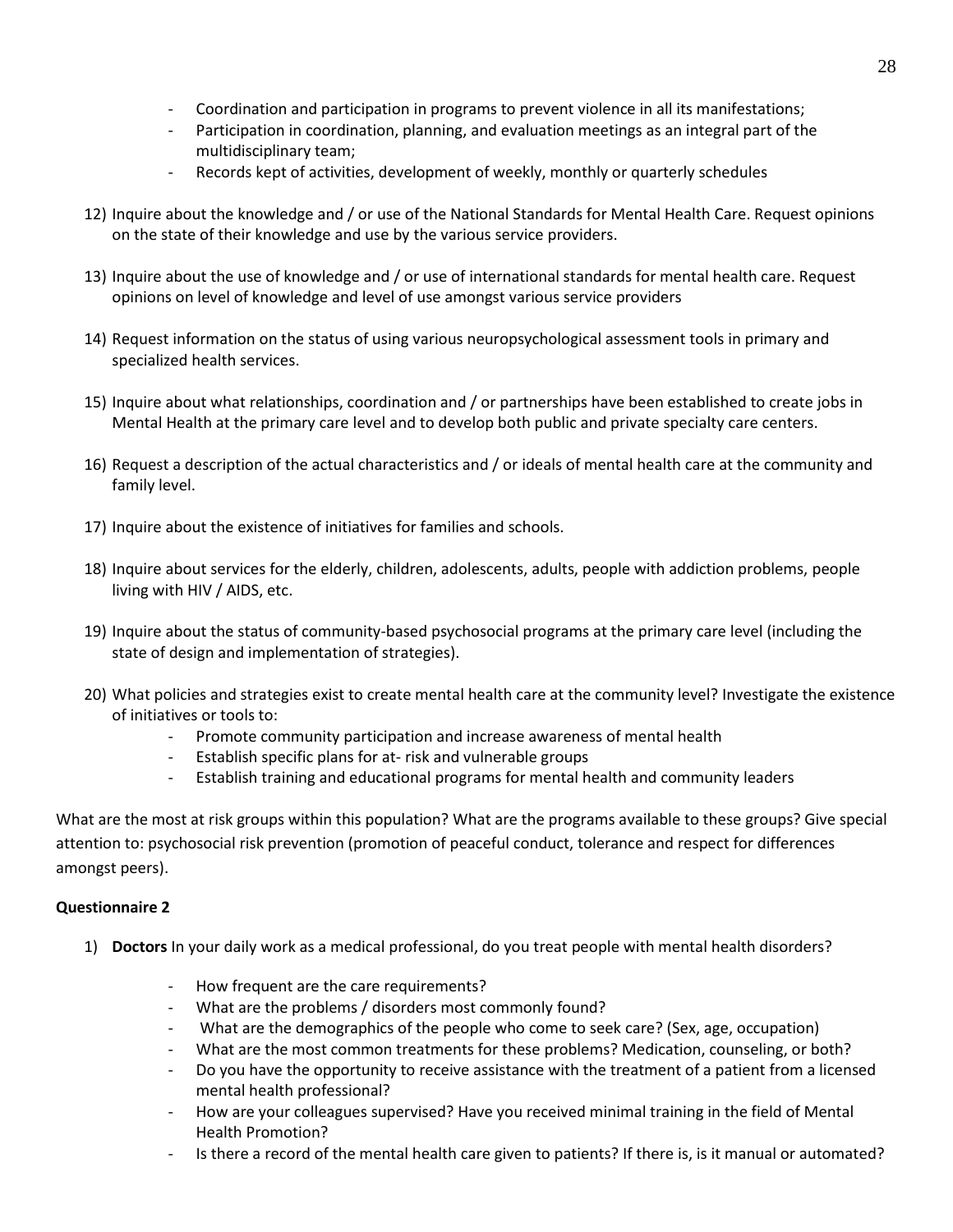# If so, are recorded cases of patients kept confidential?

- 2) Monitoring of cases:
	- Are cases monitored?
	- What is the method or procedure used (i.e. successive consultations, home visits)?
	- Is there an administrative staff dedicated to monitoring the up-keep of this information?
	- Does monitoring of cases depend solely on communication provided by caregivers or are inputs from other sources also considered (i.e. family, neighbors, church members, religious, etc.)?
	- Is assistance given to caregivers (i.e. meetings, regular visits, training in the home, training center, delivery of printed educational material, school radio, Internet, etc.)?
	- In general, would you say that the caregivers are collaborative and / or understand the value of the information they provide for the treatment plan established?
- 3) How would you judge the role of traditional medicine and practitioners of traditional medicine in the treatment and monitoring of people with mental health disorders (i.e. healers, herbalists, etc.)? If it is valued as positive, have there been efforts to incorporate traditional medicine within mental health education?
- 4) What facilities are available for providers in the mental health service field for consultations and counseling sessions?
- 5) What prescription drugs are available to you in the field of mental health?
- 6) How is medication made available to families? Do they rely on pocket expenses, social security dollars, government subsidies, grants or medical insurance?
- 7) What opportunities are there in your educational or professional field to familiarize yourself with common practices and performed methods of care (i.e. health education networks, community health programs from the Ministry of Health, self-help groups, social networks of solidarity, etc.)?
- 8) Inquire about the level of knowledge and / or use of the National Standards for Mental Health Care. Inquire about knowledge of and / or use of standards amongst various service providers.
- 9) Inquire about the level of knowledge and / or use of the National Standards of Care for substance abuse and dependency (national standards set no.35 enacted in 2006).
- 10) Request information on the status of using various neuropsychological assessment tools in primary health services and specialized care?
- 11) Inquire about what relationships, coordination and / or partnerships have been established to develop work on Mental Health at the primary care level by both public and private institutions. Specific entities to consider are:
	- Community-based organizations (neighborhood committees, parent associations and school friends, cultural clubs, social solidarity networks, etc.)
	- Schools and other educational venues
	- Faith-based organizations (Catholics and non-Catholic Christian and faith-based non-Christian organizations)
	- Non-governmental organizations or other organized community groups, unions, etc.
	- Private business organizations in the community (grocery stores, brewery centers, lounges, carwash, etc.).
	- Government organizations (community health programs, municipalities, ministries, etc.)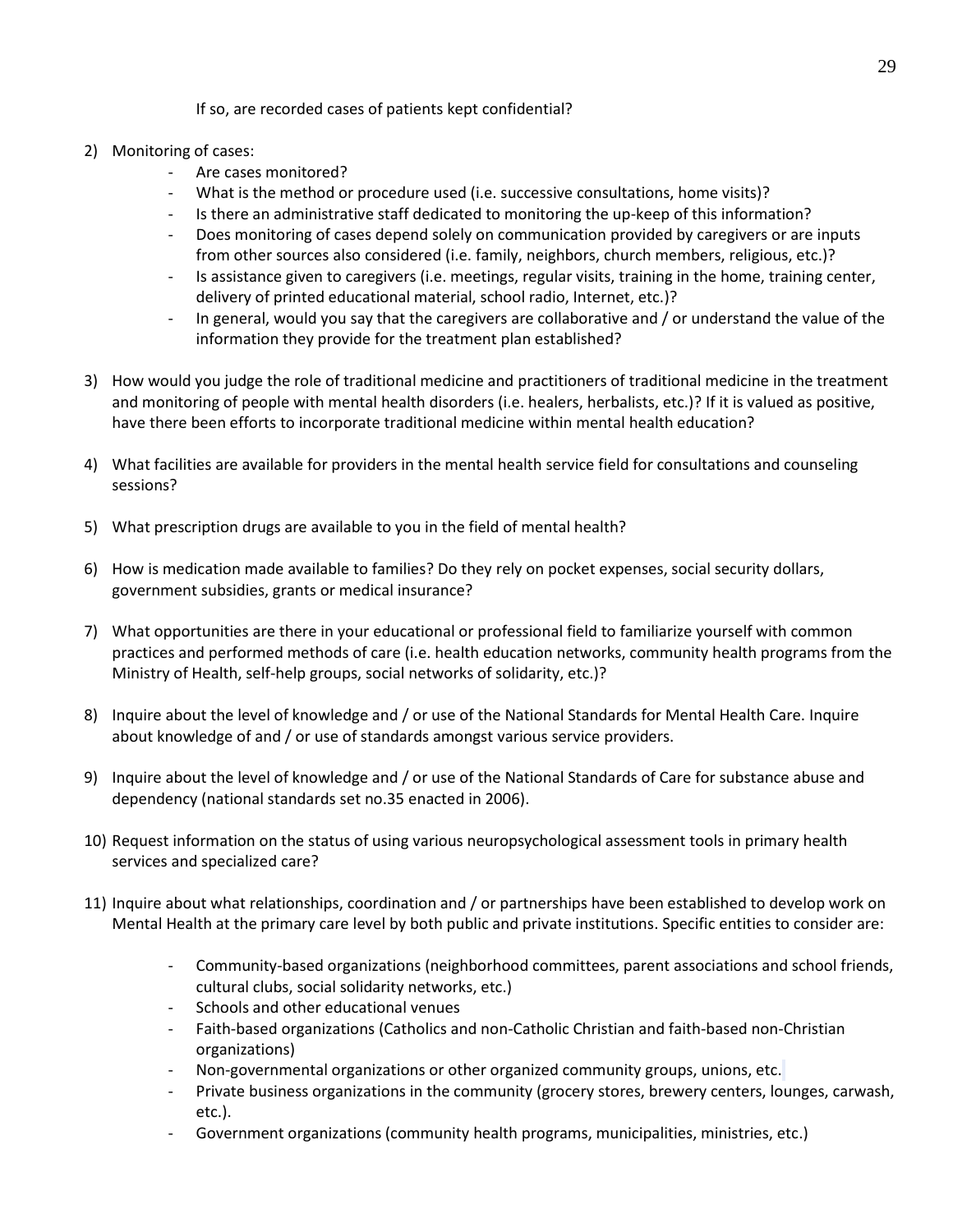# **Questionnaire 3**

## **Patients and Caretakers - Bra Dominicana**

- 1) Inquire about how patient learned about health service provider. When and how was the first contact with the health team?
- 2) Investigate the degree of satisfaction with the care received at the health center. Identify satisfaction related to:
	- a) Results of intervention / treatment;
	- b) Health care staff;
	- c) Physical space;
	- d) Availability of drugs;
	- e) Access to the health center
- 3) Inquire about the level of awareness of the disease / disorder the person is receiving counseling and/or treatment for. Take note of whether the responses are the result of popular wisdoms (such as popular culture, folklore) or knowledge originating from a medical professional.
- 4) If you identify that knowledge of the disease / disorder was obtained from a member of the healthcare team (doctor, nurse, psychologist), identify the source and whether this source contains a detailed description of the cause, intervention and treatment.
- 5) Inquire whether the explanations received by the health team have been understood by both the patient and caregiver, to the extent where the receipt of information enhanced the results of the intervention / treatment plan.
- 6) Inquire whether patient or patient's family have received home visits by a health team member. If delivered, inquire about whether or not educational materials were distributed.
- 7) Find out, based on patient or family knowledge, whether a personal profile on the patient was kept in office..
- 8) Inquire to what extent adherence to the treatment plan was maintained.
- 9) Inquire about the social and economic level of the family and the patient. Demographics to inquire about should include: jobs, occupations, professions, housing characteristics, means of transport, education of members, etc.
- 10) Find out about the resources that are available to support the intervention / treatment. Identify:
	- a) Economic (i.e. own resources, family resources, gifts, etc.)
	- b) Social security or tax subsidies
	- c) Community solidarity (i.e. community centers, social solidarity networks, religious groups, etc.)
- 11) Inquire about difficulties with daily living experienced by both the caretaker and caregiver? Do you encounter negative attitudes, stigma, rejection and/or discrimination by family, neighbors, relatives and/or co-workers due to the disease/disorder?
- 12) Inquire about recommendations to:
	- a) Improve services (physical and human resources)
	- b) Improve the quality of the interventions / treatments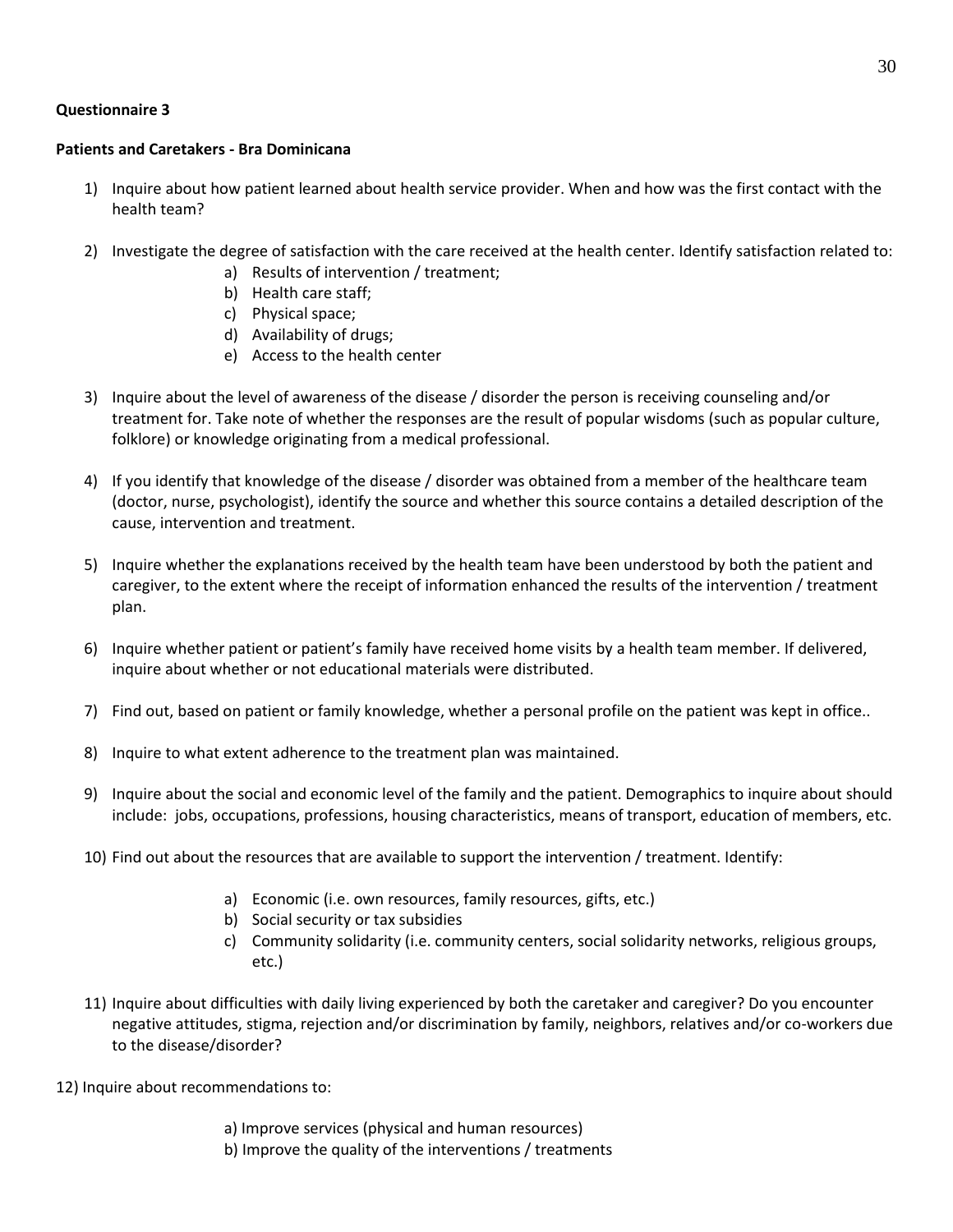- <span id="page-30-0"></span>c) Improve access to services
- d) Improve home care
- e) Reduce negative effects (i.e. stigma, rejection and discrimination by family, neighbors, relatives and/or colleagues)
- f) Improve access to drugs
- g) Improve the quality of life of caretakers/caregivers who undergo treatment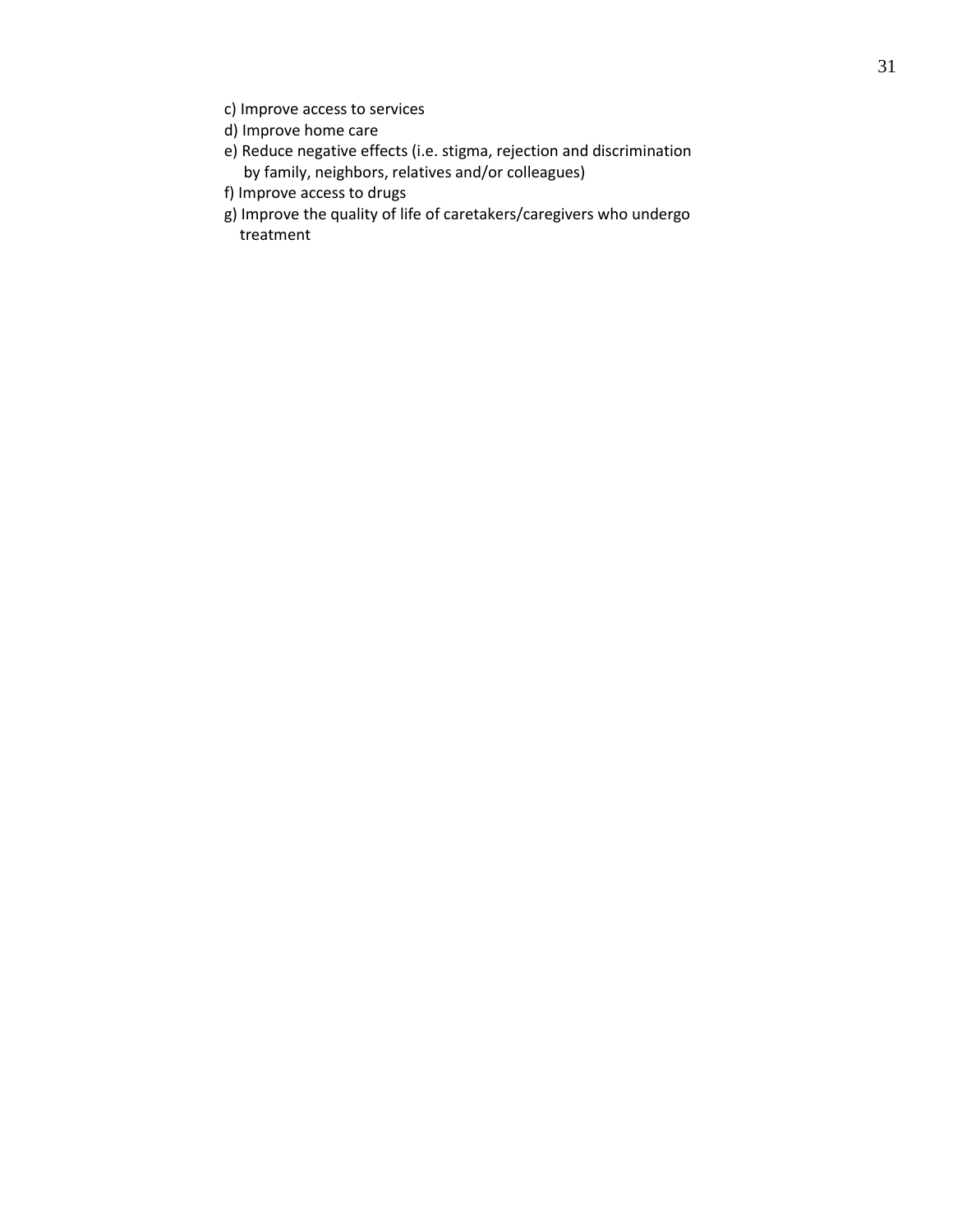#### <span id="page-31-0"></span>**References**

Aedo, C. & Larranaga, O. (1994). Three Approaches to Social Service Delivery. In Aedo, C. & Larrannaga, O. (Eds.), Social Service Delivery Systems: An Agenda for Reform (127-143). Washington, DC: Inter-American Development Bank.

Backwith, Dave and Mantle, Greg. (2009). Inequalities in health and community-oriented social work. Lessons from Cuba? *International Social Work*, 52 (4), 499-512.

Behar, L. B. & Hydaker, W.M. (2009). Defining Community Readiness for the Implementation of a System of Care. *Administrative Policy in Mental Health*, 36, 381-392.

Bonds, G. (Eds.) (1997). AIDS in Africa and the Caribbean. Boulder, CO: Westview Press.

Bulatao, R. & Ross, J. (2002). Rating maternal and neonatal health services in developing countries. *Bulletin of the World Health Organization*, 80 (9), 721-727.

Calleja, J., Walker, N., Cuchi, P., Lazzari, S., Ghys, P. & Zacarias, F. (2002). Status of the HIV/AIDS epidemic and methods to monitor it in the Latin American and Caribbean regions. *AIDS*, 16 (Dec), S3-S12.

Celentano, D. & Breyer, C. (Eds). (2008). *Public Health Aspects of HIV/AIDS in Low and Middle Income Countries*. Baltimore, MD: Springer Publishers.

Coleman, A. & Nelson, D. (2003). Volunteer Promoters Increase Family Planning Knowledge and Use in the Bateyes. *Prime II Dispatch*, 11, RR-36.

Curtis, S. & Sutherland, F. (2004). Measuring sexual behavior in the era of HIV/AIDS: the experience of Demographic and Health Surveys and similar enquiries. *Sexually Transmitted Infections*, 80, ii22-ii27.

De Vos, P., De Ceukelaire, W., Bonet, M. and Van der Stuyft, P. (2008). Cuba's health system: challenges ahead. *Health Policy and Planning*, 23, 288-290.

Dohn, A., Chavez, A. , Dohn, M., Saturria, L. & Pimentel, C. (2004). Changes in health indicators related to health promotion and microcredit programs in the Dominican Republic. *Pan American Journal of Public Health*, 15 (3), 185-193.

Espinoza, H. (2008). *Mejoramiento del sistema de almacenacimiento de medicamentos e insumos medicos de tuberculosis en el almacen central de la Secretaria de Salud Publica y Asistencia Social de Republica Dominicana* [Data file]. Retrieved fro[m http://pdf.usaid.gov/pdf\\_docs/PNADN076.pdf.](http://pdf.usaid.gov/pdf_docs/PNADN076.pdf)

Gable, L., Vazquez, J., Gostin, L. & Jimenez, H. (2005). Mental Health and due process in the Americas: protecting the human rights of persons involuntarily admitted to the detained in psychiatric institutions. *Pan American Journal of Public Health*, 18 (4/5), 366-373.

Garris, I. , Rodriguez, E., De Moya, E. A., Guerrero, E., Pena, Clotilde, Puello, E., Gomez, E., Monterroso, E.R., Weissenbacher, M. & Vermund, S. H. (1991). AIDS Heterosexual Predominance in the Dominican Republic. *Journal of Acquired Immune Deficiency Syndromes*, 4, 1173-1178.

Health Financing and Sustainability Project. (1990). Health Services for Low-Income Families: Extending Coverage Through Prepayment Plans in the Dominican Republic. Bethesda, MD: La Forgia, G.M.

Herrman, H., Saxena, S. & Moodie, R. (Eds.) (2005). Promoting Mental Health: Concepts, Emerging Evidence, Practice. Retrieved from [http://www.who.int/mental\\_health/evidence/en/promoting\\_mhh.pdf.](http://www.who.int/mental_health/evidence/en/promoting_mhh.pdf)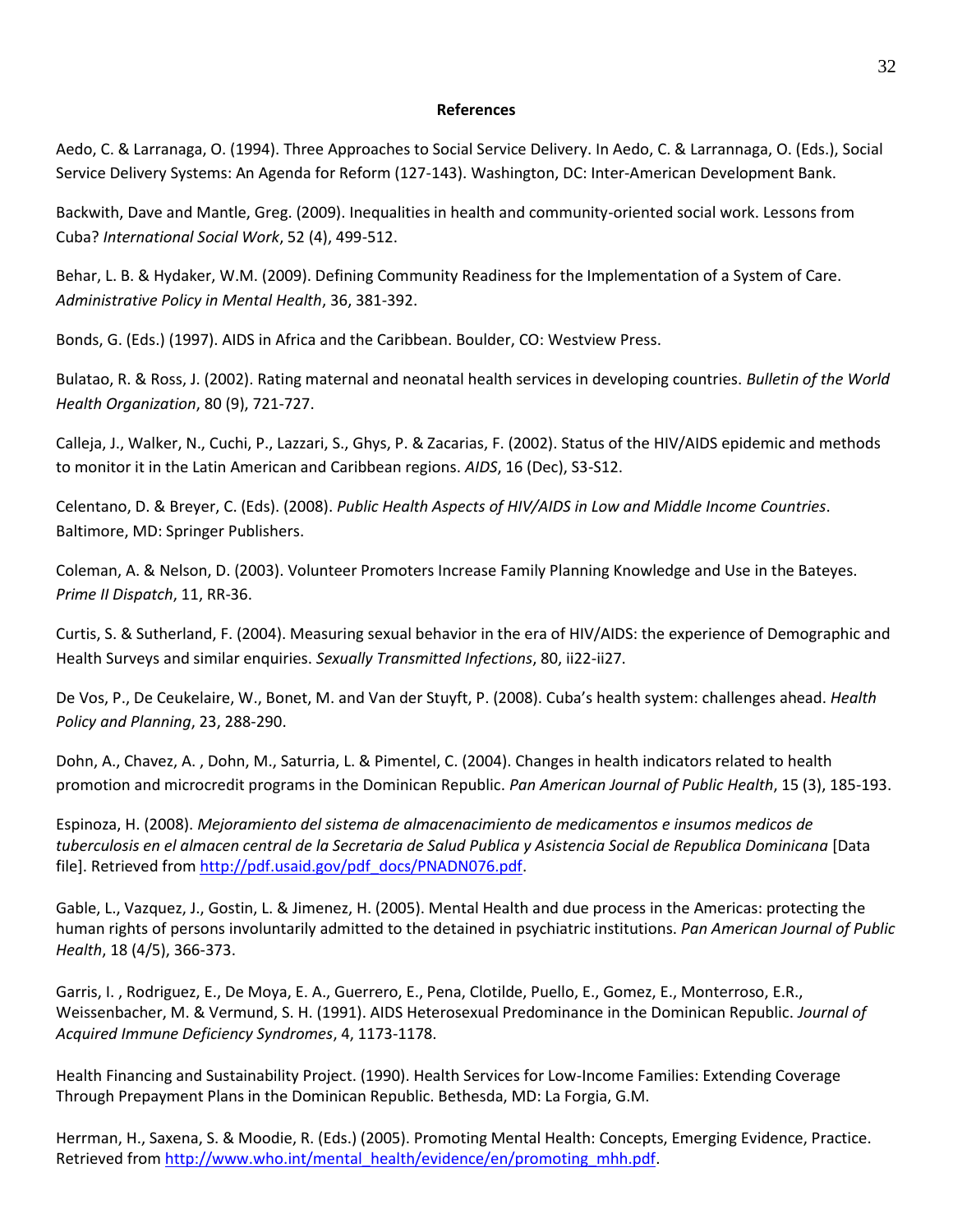Inter-Agency Standing Committee. *IASC Guidelines on Mental Health and Psychosocial Support in Emergency Settings* [Data file]. Retrieved from [http://www.who.int/mental\\_health/emergencies/guidelines\\_iasc\\_mental\\_health\\_psychosocial\\_june\\_2007.pdf.](http://www.who.int/mental_health/emergencies/guidelines_iasc_mental_health_psychosocial_june_2007.pdf)

IntraHealth, PRIME II. *Voices from the Field: Community Mapping in Bateyes* [Data file]. Retrieved from [http://www.intrahealth.org/page/community-mapping-in-bateyes.](http://www.intrahealth.org/page/community-mapping-in-bateyes)

Jane-Llopis, E. (2004). La Eficacia de la Promocion de la Salud Mental y la Prevencion de los trastornos mentales. *Rev. Asoc. Esp. Neuropsiq*., 89, 67-77.

Jaskiewicz, W. (2000). PI Approach Raises Reproductive Health to a New Level. *Prime II Dispatch*, 10, PI-2.

Kettner, P. M., Moroney, R.M. & Martin, L. L. (Eds.). (2008). Designing and Managing Programs: An Effectiveness-Based Approach. Thousand Oaks: CA. Sage Publications, Inc.

Kirsch, H. (Eds.) (1995). *Drug Lessons & Education Programs in Developing Countries*. London, UK: Transaction Publishers.

Lambert, V. (2009). *Gender Assessment USAID/Dominican Republic*. Retrieved from [http://pdf.usaid.gov/pdf\\_docs/PNADQ847.pdf.](http://pdf.usaid.gov/pdf_docs/PNADQ847.pdf)

*Luoma, M., Jaskiewicz, W., McCaffery, J. & Catotti, D. (2000). Technical Report 19: Dominican Republic Performance Improvement Project Evaluation* [Data file]. Retrieved from [http://www.prime2.org/prime2/pdf/TR19.pdf.](http://www.prime2.org/prime2/pdf/TR19.pdf)

Mann, R. & Rabb, M. (2002). Report from the Bateyes: Updating Learning Approaches. *Prime II Dispatch*, 10, DR-3.

Mesa-Lago, C. (2008). Social Protection in Chile: Reforms to Improve Equity. *International Labour Review*, 147 (4), 377- 402.

McCaffery, J., Murray, L. & Nelson, D. (2003). Tapping into the Community: Volunteer Health Promoters in the Dominican Republic's Bateyes. *PRIME II Dispatch*, 6, 2-15.

Midgley, James. (1997). Social Welfare in Global Context . Thousand Oaks CA: SAGE Publications. Chapter 7, "Social Change and the Future of State Welfare", pp. 134-158.

Mkandawire, T. (2005)."Targeting and Universalism in Developing Countries." Paper presented to the UN Economic and Social Council Meeting, 2005. Available at[: http://www.un.org/docs/ecosoc/meetings/2005/docs/Mkandawire.pdf](http://www.un.org/docs/ecosoc/meetings/2005/docs/Mkandawire.pdf)

Nelson, D. (2003). Consumer Feedback Improves Clinic Services, Increases Paying Clients. *PRIME II Dispatch*, 1, CDQ-2 .

Nelson, D. (2002). Evaluating Training Approaches for Community Health Promoters. *Prime II Dispatch*, 5, DR-2.

Nelson, D. (2001). Promoting Health in Bateyes. *Prime II Dispatch*, 10, DR-1.

Nelson, D. (2002). Assistance to a Family Planning NGO. *Prime II Dispatch*, 10, RR-19.

Nelson, D. (2003). Training Improves Family Planning and Reproductive Health Services at Bayaguana. *Prime II Dispatch*, 2, DR-4.

Padilla, M. & Fort, A. (2001). *Addendum to PRIME Technical Report 19: Results of the Second Follow-up Study of the*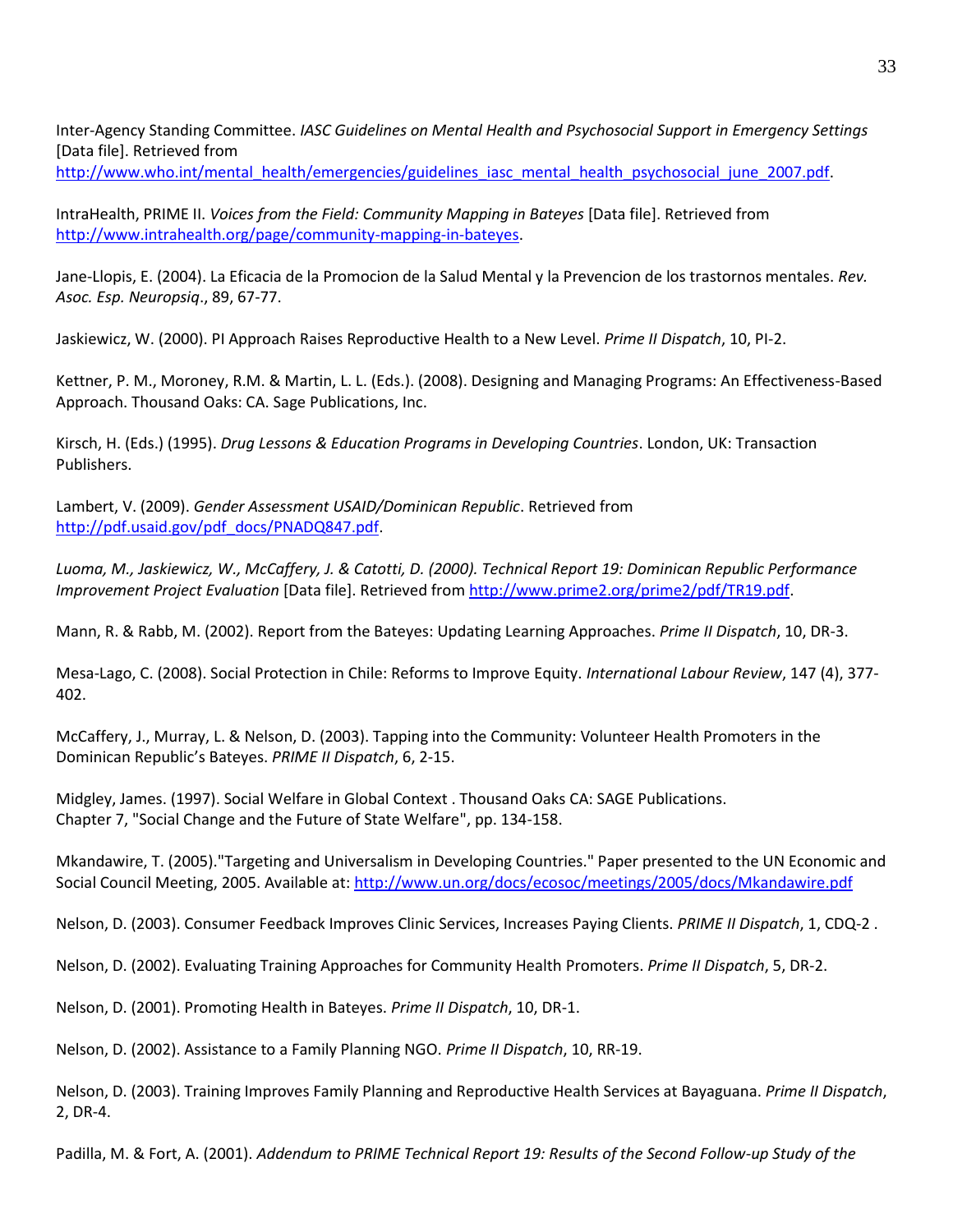*Dominican Republic Performance Improvement Project Evaluation* [Data file]. Retrieved from [http://www.prime2.org/prime2/pdf/TR28.pdf.](http://www.prime2.org/prime2/pdf/TR28.pdf)

Palmer, C., Dubon, J., Koenig, E., Perez, E., Ager, A, Jayaweera, D., Cuadrado, R., Rivera, A, Rubido, A. & Palmer, D. (1999). Field Evaluation of the Determine Rapid Human Immunodeficiency Virus Diagnostic Test in Honduras and the Dominican Republic. *Journal of Clinical Microbiology*, 37 (Nov), 3698-3700.

Pan American Health Organization. *Indicadores Basicos de Salud, Republica Dominicana 2008* [Data file]. Retrieved from [http://bvsdo.intec.edu.do:8080/textos/es/indicadores\\_basicos\\_2008.pdf.](http://bvsdo.intec.edu.do:8080/textos/es/indicadores_basicos_2008.pdf)

Pan American Health Organizatoino. *Health Systems Profile: Dominican Republic 2007 [Data file]. Retrieved from [http://www.lachealthsys.org/index.php?option=com\\_content&task=view&id=373&Itemid=450](http://www.lachealthsys.org/index.php?option=com_content&task=view&id=373&Itemid=450) (accessed, 1, February, 2011).* 

Pantaleon, D. (2010, April 30). Estudio revela RD registro 3,530 nuevas infecciones del VIH. *Listin Diario*. Retrived from http//www.listin.com.do/app/windows\_various/print\_news/print\_display.aspx?article=140258&printPhotos=True. (2010, May 5)

Parada, H., Moffatt, K. & Duval, M. (2007). Emerging practices of social work in the Dominican Republic: The protection of women's and children's safety. *International Social Work*, 50 (6), 755-769.

Pèrez-Lòpez, J.F. (2003). The Cuban Economy in 2002-2003. Available a[t http://www.cubaxp.com/modules/cuba](http://www.cubaxp.com/modules/cuba-links/visit-243.html)[links/visit-243.html](http://www.cubaxp.com/modules/cuba-links/visit-243.html) (accessed, 23, February 2011).

Pope, C., White, R. & Malow,R. (Eds.) (2009). *HIV/AIDS Global Frontiers in Prevention/Intervention*. NY, NY: Routledge Publishers.

Rocheleau, D., Ross, L., Morrobel, J. , Malaret, L., Hernandez, R. & Kominiak, T. (2001). Complex communities and Emergent Ecologies in the Regional Agroforest of Zambrana-Chaucey, Dominican Republic. *Cultural Geographies*, 8, 465- 492.

Santana, I. & Rathe, M. (1994). Setting a New Agenda for the Dominican Republic. In Aedo, C. & Larrannaga, O. (Eds.), Social Service Delivery Systems: An Agenda for Reform (91-126). Washington, DC: Inter-American Development Bank.

Saracostti, M. (2003). The Chile Solidario System. The Role of Social Work. *International Social Work*, 51 (4), 566-572.

Saracostti, M. (2010). Constructing Chile's Social Protection: From Early Childhood to Old Age. *International Social Work*, 53 (4), 568-574.

Spiegel, J.M. and Yassi, A. (2005). Lessons from the margins of globalization: appreciating the Cuban health paradox. *Journal of Public Health Policy*, 25 (1), 85-110.

Strug, David. (2006). Community-oriented Social Work in Cuba: Government Response to Emerging Social Problems. *Social Work Education*, 25 (7), 749-762.

Tabet, S., Antonio De Moya, E., Holmes, K., Krone, M., Rosado de Quinones, M., Butler de Lister, M., Garris, I., Thorman, M., Castellanos, C., Swenson, P. , Dallabetta, G.& Ryan, C. (1996) Sexual Behaviors and risk factors for HIV infection among men who have sex with men in the Dominican Republic. *AIDS*, 10, 201-206.

Thornton, E. (1960). International World Federation for Mental Health, Planning and Action for Mental Health. *International Social Work*, 5 (41), 41-49.